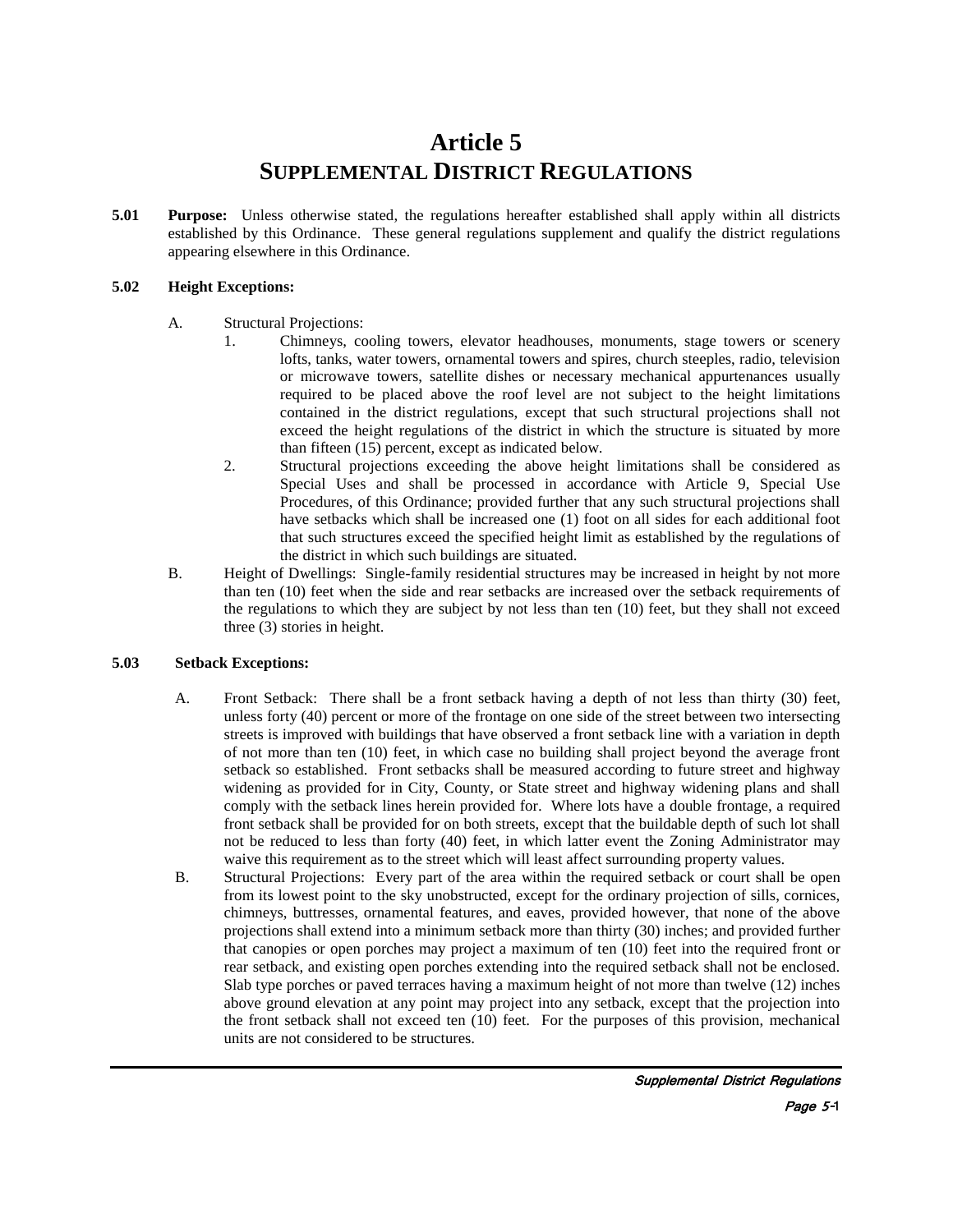- C. Fire Escapes/Balconies: An open fire escape may project into a required side setback not more than half the width of such setback, but not more than five (5) feet from the building. Fire escapes, solid floored balconies, and enclosed outside stairways may project not more than four (4) feet into a required rear setback.
- D. Sight Distance Triangle: On a corner lot in any district, development shall conform to the requirements of the sight distance triangle in which nothing shall be erected, placed, planted, or allowed to grow in such a manner as to materially impede vision between a height of two (2) feet and eight (8) feet above the grades at the back of the curb of the intersecting streets, within the triangular area formed by the right-of-way lines and a line connecting them at points forty (40) feet from their point of intersection or at equivalent points on private streets, except that the site distance triangle may be increased when deemed necessary for traffic safety by the Zoning Administrator.
- E. Fences: A fence not more than six (6) feet in height is permitted, except when located in a manufacturing district where the maximum height of any fence shall be ten (10) feet; however, any fence proposed for placement in front of any point on the primary structure that is closest to a lot line along a street will be so situated only by permission of the Zoning Administrator.
- F. Through Lots: A through lot having one end abutting a limited access highway, with no access permitted to that lot from said highway, shall be deemed to front upon the street which gives access to that lot.

### **5.04. Area Regulations:**

- A. Maximum Lot Coverage Calculation: In computing the amount of lot coverage, the amount of coverage shall include the total area of all primary and accessory buildings as measured along the outside wall at ground level or above as viewed from above and includes all projections other than open porches, fire escapes, canopies or the first three (3) feet of a roof overhang. Roads, driveways, parking lots and swimming pools shall not be included in maximum lot coverage requirements.
- B. Calculating Area of Zoning Lot: In the A-1, Agricultural District, if the land beneath a public right-of-way is owned by the adjacent property owner, the land beneath the right-of-way shall count in calculating total lot area and determining compliance with the required minimum lot area, up to one-half (1/2) of the right-of-way width.

### **5.05 Access Regulations:**

- A. Access to Business and Manufacturing Uses: No land which was developed primarily for residential uses shall be used for a major access route to any land which is devoted to any business or manufacturing use; provided, however, that this Section shall not prohibit pedestrian walks and driveway connections between residential districts and neighborhood shops when incorporated as a part of a planned unit development.
- B. Street Access: All zoning lots shall front on a street.
- C. Reverse Frontage: When a subdivision lot occurs between two non-intersecting streets, one of which is a parkway, thoroughfare, or collector and the other is a minor residential street, the lot will front on the minor residential street with vehicular access prohibited from the parkway, thoroughfare, or collector.
- **5.06 Accessory Buildings and Structures**: No accessory building or structure shall be constructed or used prior to the primary building or use. Accessory buildings shall be permitted on any portion of a lot that is behind the primary building per its orientation to the front lot line and must conform to all provisions of this Ordinance. Accessory structures such as decorative walls, landscaping structures, flag poles and customary yard accessories, ornaments and furniture shall be permitted in any yard, subject to the requirements of Section 5.03.D. of this Ordinance, and subparagraph B. below. Detached garages, recreational vehicle pads and typical residential accessory buildings, and small wind energy systems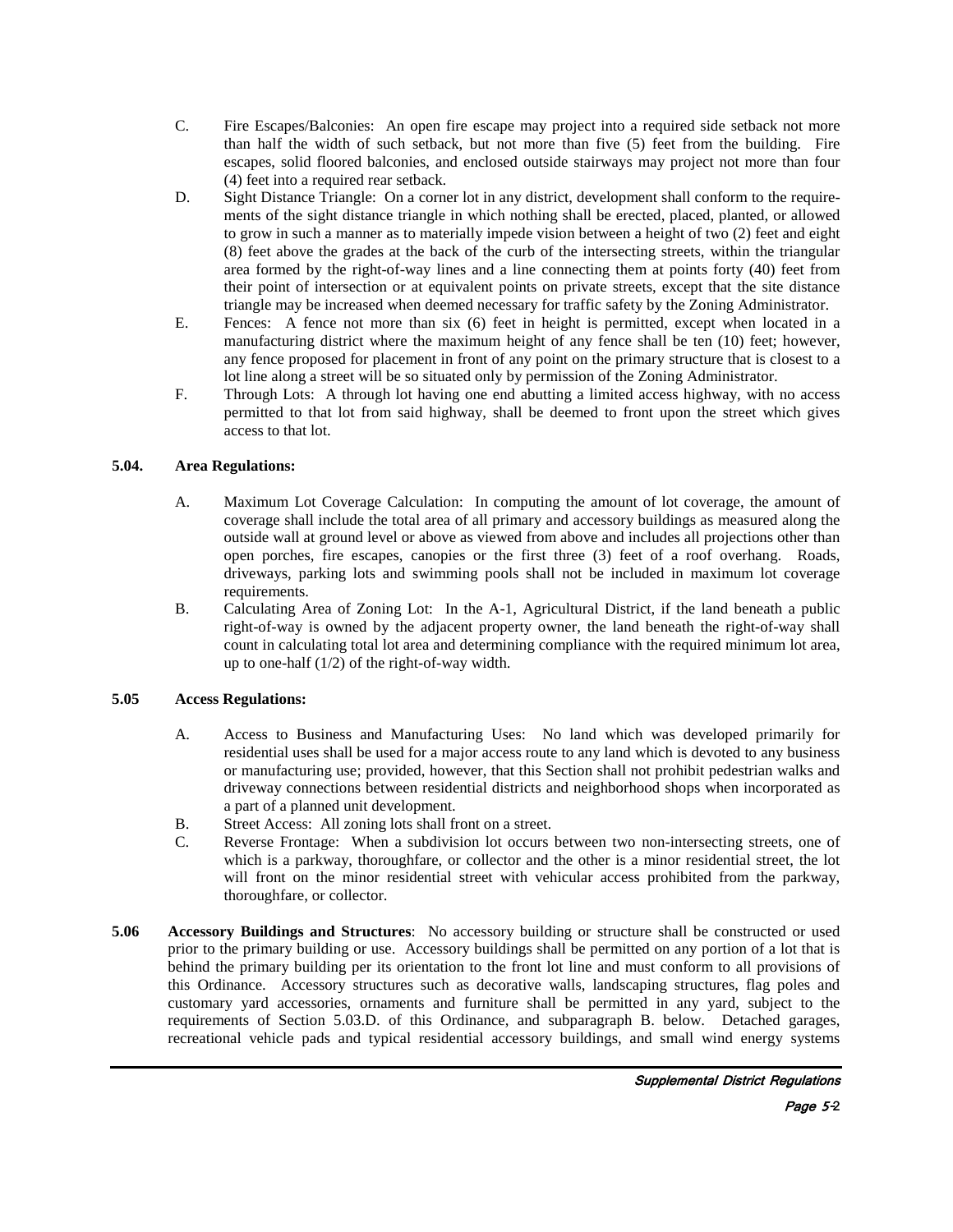subject to the regulations set forth in subparagraph E. below, may be placed on any other portion of the lot that is not closer to a street than the closest point of the primary building to the street at the Zoning Administrator's discretion.

- A. Attached Accessory Buildings: Any accessory building or structure which is structurally attached to the primary building on a zoning lot shall be considered part of the primary building and shall comply with all provisions of this Ordinance pertaining thereto.
- B. Accessory Buildings and Structures, Height:
	- 1. Within residential zoning districts, on properties of less than two (2) acres in area, no detached accessory building or structure shall exceed twenty-one (21) feet in height.
	- 2. Within residential zoning districts, on properties of two (2) acres or greater, no detached accessory building or structure shall exceed thirty (30) feet in building height.
	- 3. Within agricultural zoning districts, there is no height limitation on accessory buildings and structures, unless said buildings and structures are governed by a Special Use Permit.
	- 4. Within all other zoning districts, the height of an accessory building or structure shall be subject to the height regulations of that district.
	- 5. The height of accessory buildings and structures on properties covered by a Special Use Permit, including planned unit developments, shall be set by the ordinance approving the Special Use Permit.
- C. Flagpoles: The maximum height of a flagpole shall not exceed the maximum height allowed for primary structures in the zoning district in which it is erected.
- D. Other:
	- 1. Yard and Area Requirements: Unless excepted by state or federal law, no detached accessory building shall be erected between the primary building and a street, provided, however, that accessory buildings may be constructed on through lots between the rear of the primary building and the adjacent street but not closer to a street than the minimum required front yard setback of the zoning district in which the lot is located. Detached accessory buildings shall not occupy more than thirty (30) percent of the yard in which they are located. The minimum setback for a detached building or structure, other than fences, shall not be less than five (5) feet to any lot line, provided however, that accessory buildings in the A-1 District are subject to the bulk and setback regulations of that district.
	- 2. Erection and Use: No accessory building shall be constructed upon a lot until the construction of the primary building has been commenced. No accessory building shall be used for dwelling purposes, but such accessory building may be temporarily used for storage purposes.
	- 3. Mailboxes: Mailboxes shall be permitted in public rights-of-way, provided that mail box supports shall be of the "break-away" type equivalent to a  $4"$  x  $4"$  wooden post, such equivalency subject to approval by the road authority with jurisdiction over the right-ofway.
- E. Small Wind Energy Systems: Small wind energy systems shall be permitted in all zoning districts except RC-2, on lots of one (1) acre or more in area, and no more than one such system shall be permitted per zoning lot. No small wind energy system shall exceed 100 feet in height as measured from the ground at the base of the tower to the tip of a turbine blade at its highest point, provided, however, a lower height may be required by FAA regulations. Small wind towers shall be set back from all property lines a minimum distance equal to the height of the tower plus 10%, and no guy wire anchor for a wind tower shall be closer than 10 feet to any property line. Small wind energy system equipment shall conform to applicable industry standards, including the American Wind Energy Association standards for wind turbine design and related standards adopted by the American Standards Institute (ANSI). Applicants for building permits for small wind energy systems shall submit certificates from equipment manufacturers that the equipment is manufactured in compliance with industry standards.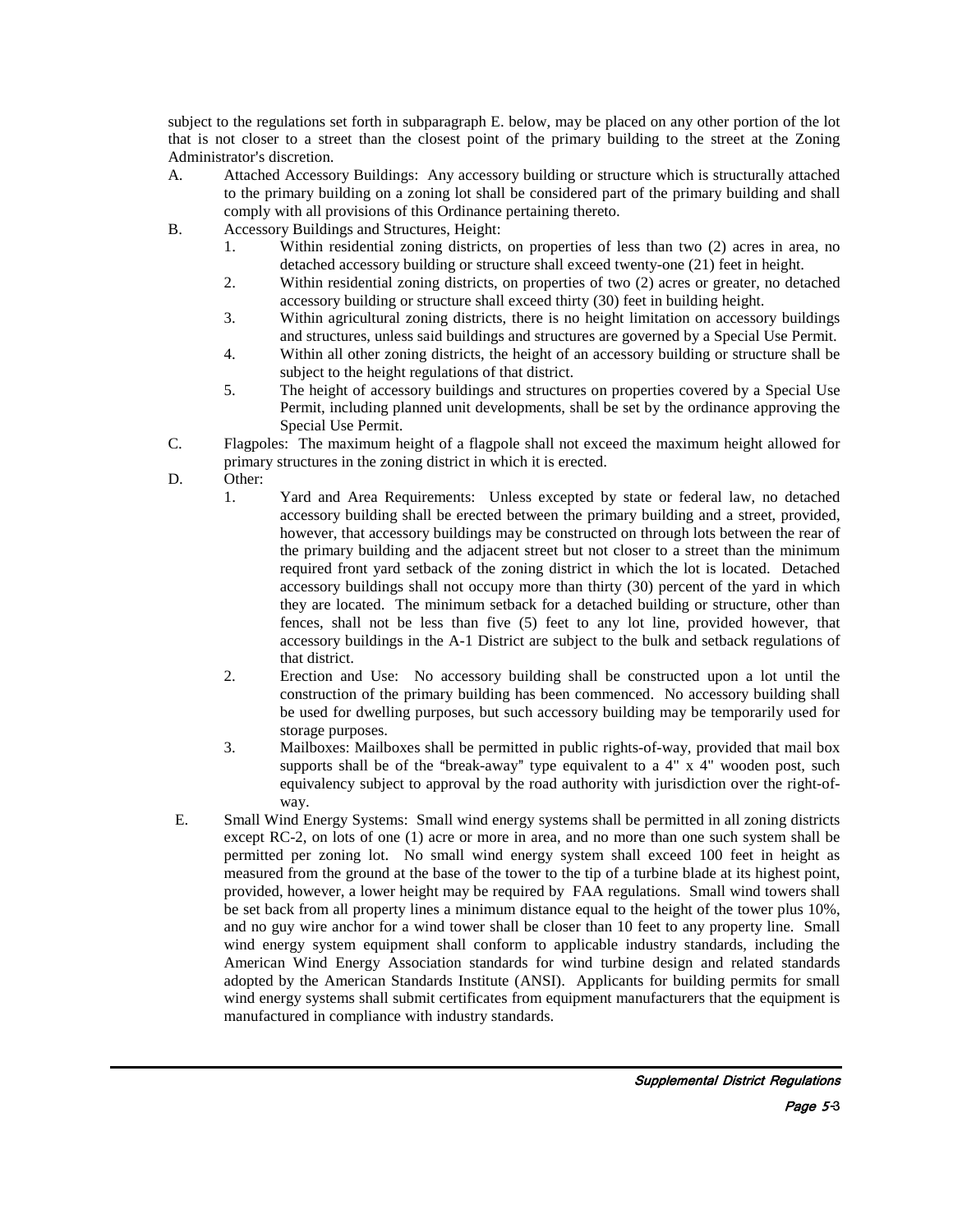F. Non-Commercial Shooting and Private Shooting Ranges: Private shooting ranges and the noncommercial discharging of firearms shall be permitted as an accessory use in all agricultural and residential zoning districts, except as limited by applicable State and Federal regulations. The construction of a private shooting range shall be subject to the regulations for accessory uses.

# **5.07 Temporary Uses:**

- A. Temporary Use Permit: The Zoning Administrator is authorized to issue a permit for a temporary use provided it meets the requirements of this Section. The permit shall be issued for a specified period of time and shall contain health, safety and traffic restrictions and may require such assurances or guarantees of compliance with conditions as is reasonable and appropriate under the circumstances.
- B. Temporary Uses Permitted:
	- 1. Christmas Tree Sales: Christmas tree sales for a period not to exceed sixty (60) days. Display of Christmas trees need not comply with the applicable setback requirements, provided that no display will encroach within the required setback for any district by more than fifty (50%) percent and no display or equipment shall be located within the sight distance triangle of a street intersection as defined in this Ordinance.
	- 2. Contractor's Offices: Temporary buildings or trailers may be used as construction offices, field offices or for storage of materials to be used in connection with the development of a lot, or remodeling, reconstruction, or replacement of an existing structure(s), provided, however, that such buildings and trailers shall not be placed on a property prior to approval of the development project by County Board action and issuance of a building permit, and further provided that said temporary structures are removed from said lot within thirty  $(30)$  days after completion of the project development. Temporary buildings or trailers must also be removed from said lot within thirty (30) days after voluntary suspension of work on the project or development or after revocation of building permits, or on order by the Zoning Administrator upon a finding by him that said temporary structure is deemed hazardous to the public health and welfare. A bond in the amount of one thousand (\$1,000) dollars for their removal shall be posted with the County.
	- 3. Real Estate Offices: Temporary real estate offices or sales offices may be established in a display dwelling unit.
	- 4. Amusement Activities: The Zoning Administrator is authorized to issue a permit for the operation or conducting of an amusement activity on a temporary basis within any zoning district. The Zoning Administrator may request a report be submitted with respect to any public health aspect of the proposal and with respect to any traffic or public safety aspect of the proposal if appropriate. For the purpose of this paragraph, "amusement activity" includes a circus, carnival, fair, fireworks display, turkey shoot, art display, trade or animal show, concert, dance, rally, parade, athletic competition, corn maze, and any similar activity not involving the erection of any permanent structure or facility. The permit shall be issued for a specific period of time not exceeding ten (10) days, whether those days are consecutive or spread over a period of weeks in one and two-day increments. The permit shall contain such conditions as are necessary for protection of public health, safety, and traffic, and the Zoning Administrator may require such assurance or guarantee of compliance with conditions as is reasonable and appropriate under the circumstances. This permit is in addition to any building permit, air pollution device, construction or operating permit, or other permit or license required by law for any proposed activity or facility. No more than two (2) temporary amusement activity permits shall be issued in any calendar year with regard to any particular property;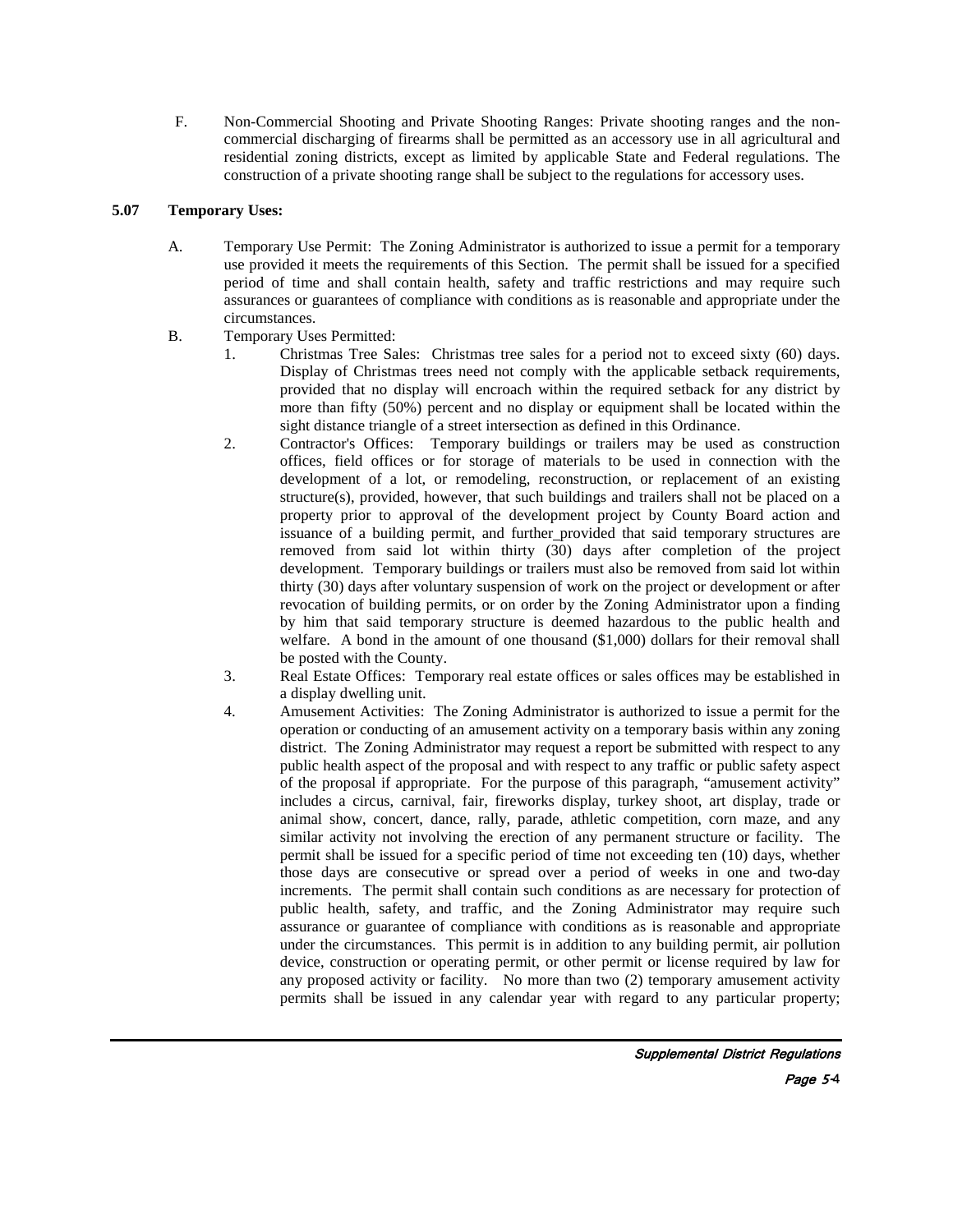provided, however, that this limitation with respect to the number of temporary amusement activity permits shall not apply to public property, nor to property not held for private or corporate profit and used exclusively for religious worship, for schools and colleges, for purposes purely charitable, or for agricultural and horticultural societies. Turkey shoots held on Saturdays and Sundays during the months of October, November and December shall be exempt from maximum period of time and maximum number of permits issued in a given calendar year as set forth in provisions above.

 5. Temporary Conceal Carry Range: A facility in the A-1 District used as a temporary shooting range for the qualifying shooting portion of a concealed carry class. No more than twelve (12) Temporary Conceal Carry Range Permits shall be issued in any calendar year with regard to any particular property. For purposes of this definition, property is defined as a zoning lot(s) of record.

### **5.08 Home Occupations:**

- A. A home occupation that is granted special use approval shall comply with the following:
	- 1. The home occupation shall be conducted entirely within the dwelling, unless a "cottage office" is permitted by the ordinance granting the Special Use Permit, by a member or members of the family residing in the dwelling, and such home occupation shall be clearly incidental and secondary to the use of the dwelling as a residence.
	- 2. No signs, display or activity that will indicate from the exterior of the dwelling that it is being used for any use other than a dwelling shall be permitted.
	- 3. No stock in trade or commodity shall be sold upon the premises.
	- 4. No stock in trade shall be kept or displayed on the premises unless such stock is clearly secondary and necessary to the performance of the services provided by the home occupation and at no time shall exterior storage of materials be permitted.
	- 5. No person shall be employed other than a member of the family residing on the premises.
	- 6. The number of off-street parking spaces for that use is provided as required by the Off-Street Parking, Loading, and Landscape Requirements of this Ordinance.
	- 7. No mechanical equipment is used which may generate obnoxious fumes, excessive noise or other such related nuisances. No offensive noise, vibration, smoke, dust, odors, heat, glare, or electrical disturbance shall be produced which is perceivable at or beyond the lot lines.
	- 8. All receipt and delivery of merchandise, goods, or equipment shall be made by either carrier service or passenger automobile owned by the resident and no such receipt, delivery or any other transacting of business within the residence, except emergency service, shall be made between the hours of 10:00 p.m. and 7:00 a.m. on Monday through Saturday or any time on Sunday.
- B. For purposes of this Ordinance, a home business that involves no employees other than members of the family residing on the premises, consists only of phone calls, record-keeping and other clerical activities, does not involve any services or goods provided, stored on the property and delivered to and from the property, does not include visits to the property by customers or clients, does not include any exterior signage, and where 25% or less of the floor area of the residence is devoted to the business, shall be considered a permitted use and shall not require a home occupation Special Use Permit. The Zoning Administrator may require the operator of such a home business to obtain a zoning permit setting forth the details of the specific home business and acknowledging these restrictions.

#### **5.09 Land and Buildings:**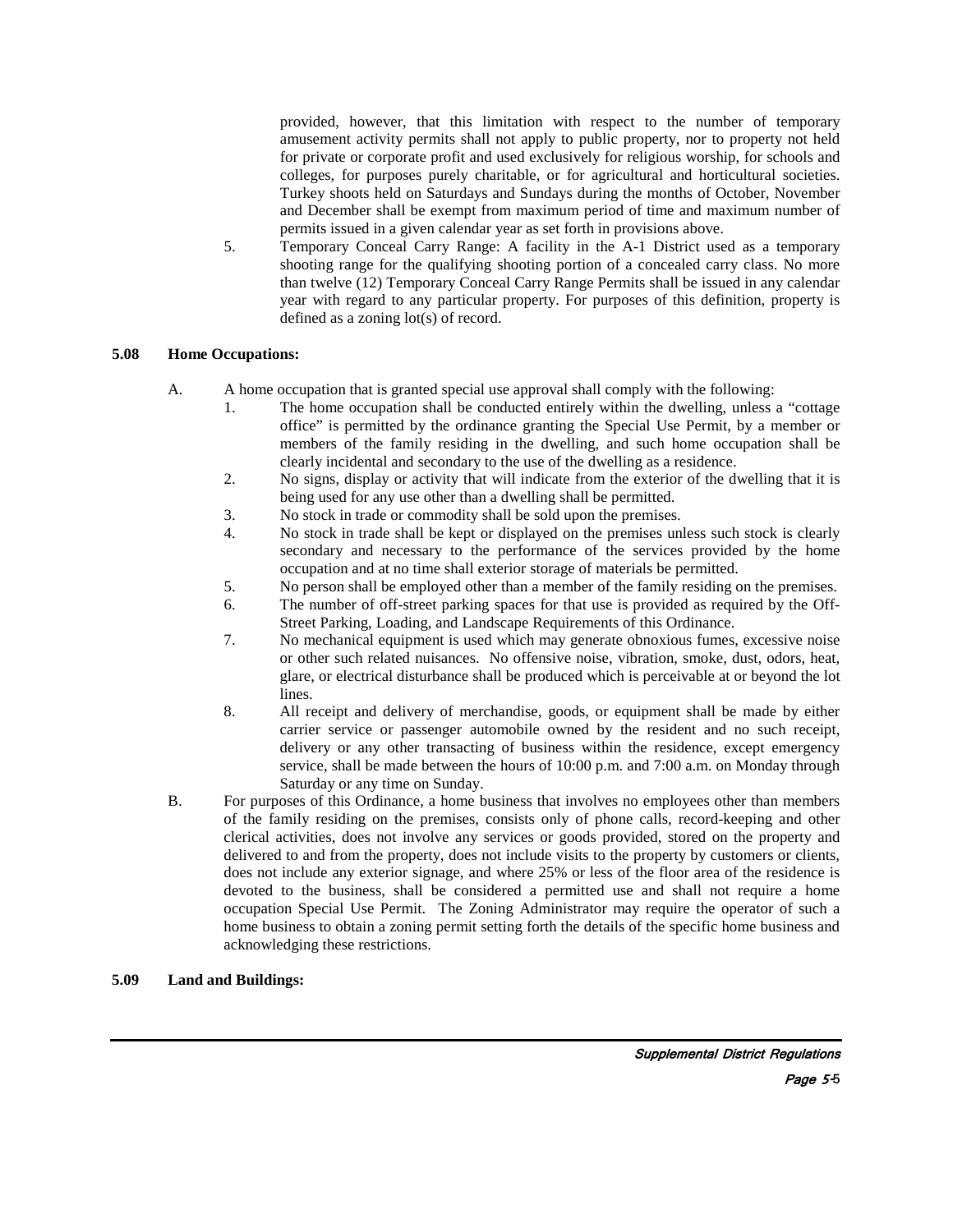- A. Use of Zoning Lots: Unless otherwise permitted by the ordinance governing a special use permit, only one principle use shall take place on each zoning lot.
- B. Number of Buildings Permitted Per Lot:
	- 1. Every primary structure hereafter erected or structurally altered shall be located on a separate zoning lot. At the discretion of the Zoning Administrator, a survey may be required to prove dimensions and area of said zoning lot before a building permit may be issued. In no case shall there be more than one structure on one zoning lot except for the following:
		- a. accessory buildings or uses, as defined herein,
		- b. any structure authorized as part of a special procedure requiring submission to the Board of any type of site development plan for review and approval,
	- c. Planned Developments, approved according to the provisions of Section 4.07.<br>2. Notwithstanding the above, the owner of an existing farm dwelling or single-family
	- 2. Notwithstanding the above, the owner of an existing farm dwelling or single-family detached residence may construct a new residence on the same zoning lot while continuing to occupy the existing building, provided the property owner signs a contract with the County of DeKalb in which the owner agrees to demolish the old residential structure within thirty (30) calendar days following the final inspection of or issuance of an Occupancy Permit for the new house. Such thirty day period may be extended up to an additional 120 days at the discretion of the Zoning Administrator. The contract shall also include an irrevocable license to the County, its employees, agents and independent contractors, to enter onto the premises and demolish the old residential building if the owner fails to comply with the contract. The new residence shall meet all applicable bulk regulations of the zoning district in which it is located. Further, the owner shall deposit with the Planning, Zoning and Building Department a bond or letter of credit in an amount and form determined by the Zoning Administrator to be sufficient to cover the cost of demolishing the old residential building. The amount of such bond or letter of credit shall not be less than \$10,000. In the event that the old residence is not demolished by the owner by the end of the thirty (30) day period, the County shall have the right to draw on the bond or letter of credit and enter onto the subject property to cause the demolition of the old residential building. In the event that the bond or letter of credit is insufficient to cover the demolition costs, the owner shall be liable for any remaining costs.
- C. Farm Animals: Farm animals shall be permitted on any residential or agricultural zoning lot that is two (2) or more acres in area, but shall be prohibited on lots of less than two (2) acres in area from which \$1,000 or less of agricultural products were sold in any calendar year.

### **5.10 Division of Zoning Lots:**

- A. Any lot, unless otherwise excepted herein, shall not hereafter be divided unless all resulting lots from such division conform with all applicable setback, lot size and other bulk regulations of the zoning district in which the tract is located and, therefore, by definition, constitute individual zoning lots themselves. Where such division occurs on or after the effective date of this Ordinance, the following shall apply:
	- 1. Person or persons responsible for such action shall be subject to Article 11 of this Ordinance.
	- 2. Any nonconforming lot will be considered such as the result of action by the property owner or other controlling interests and development thereon will be restricted in accordance with this Ordinance; and
	- 3. No permit for the construction of a new residential (including farm dwelling), commercial, manufacturing or other nonagricultural building shall be issued for any lot,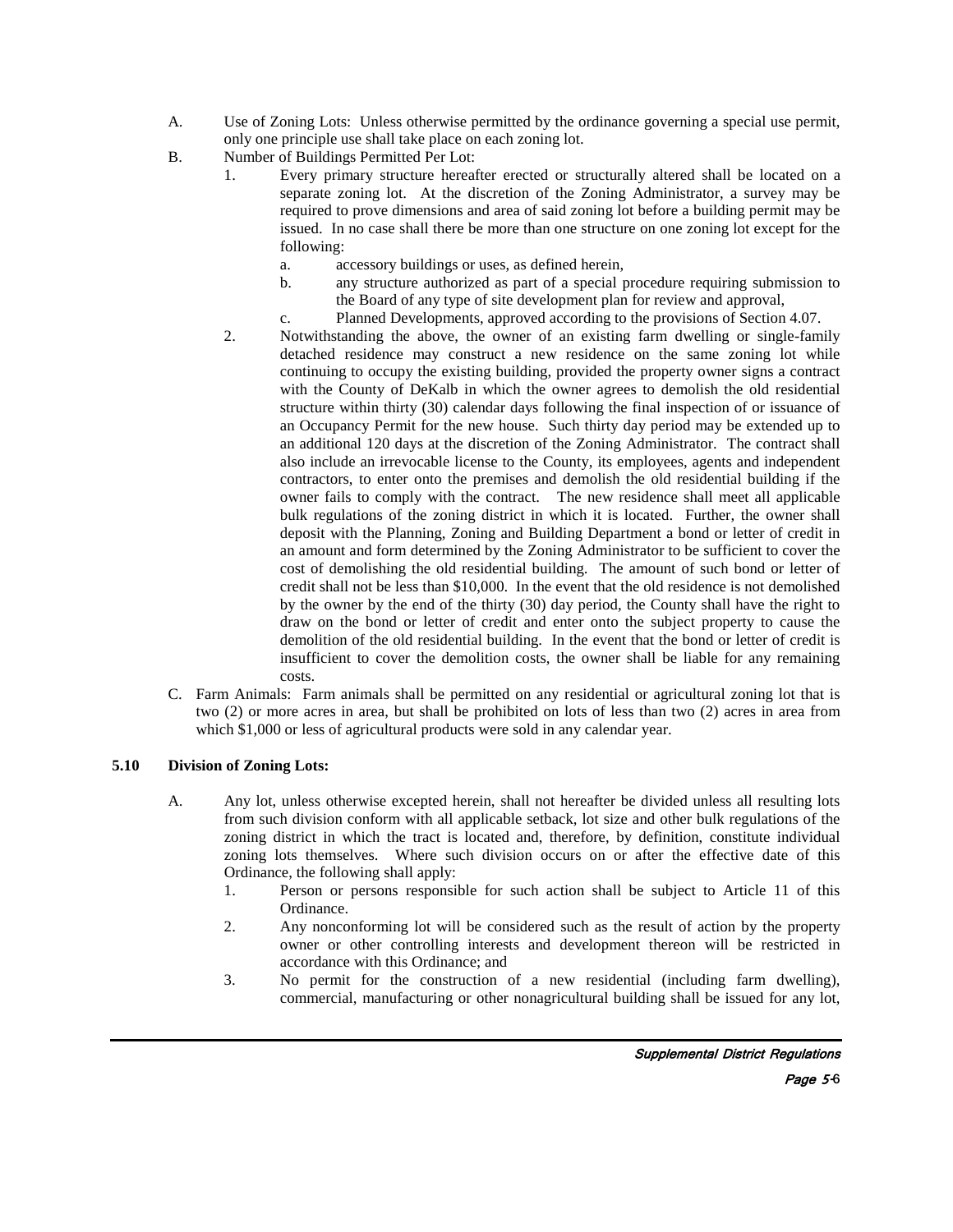whether conforming or nonconforming as described above, created as a result of such division.

- B. The Zoning Enforcement Officer may cause to be recorded with the DeKalb County Recorder of Deeds, at such time when a building permit for the construction of a farm residence is issued for an A-1 Agricultural zoning lot, a document indicating that the geographic boundaries of such zoning lot have been defined by said permit and that any division of such zoning lot shall conform with this Ordinance.
- **5.11 Existing Lot Rezoned or Otherwise Affected by This Ordinance** -- Any lot legally recorded and existing on the effective date of this Ordinance, which by this Ordinance and Official County Zoning Map is rezoned or otherwise affected, shall be subsequently considered a legal non-conforming lot, subject to all the regulations regarding nonconformities set forth in Article 8 of this Ordinance.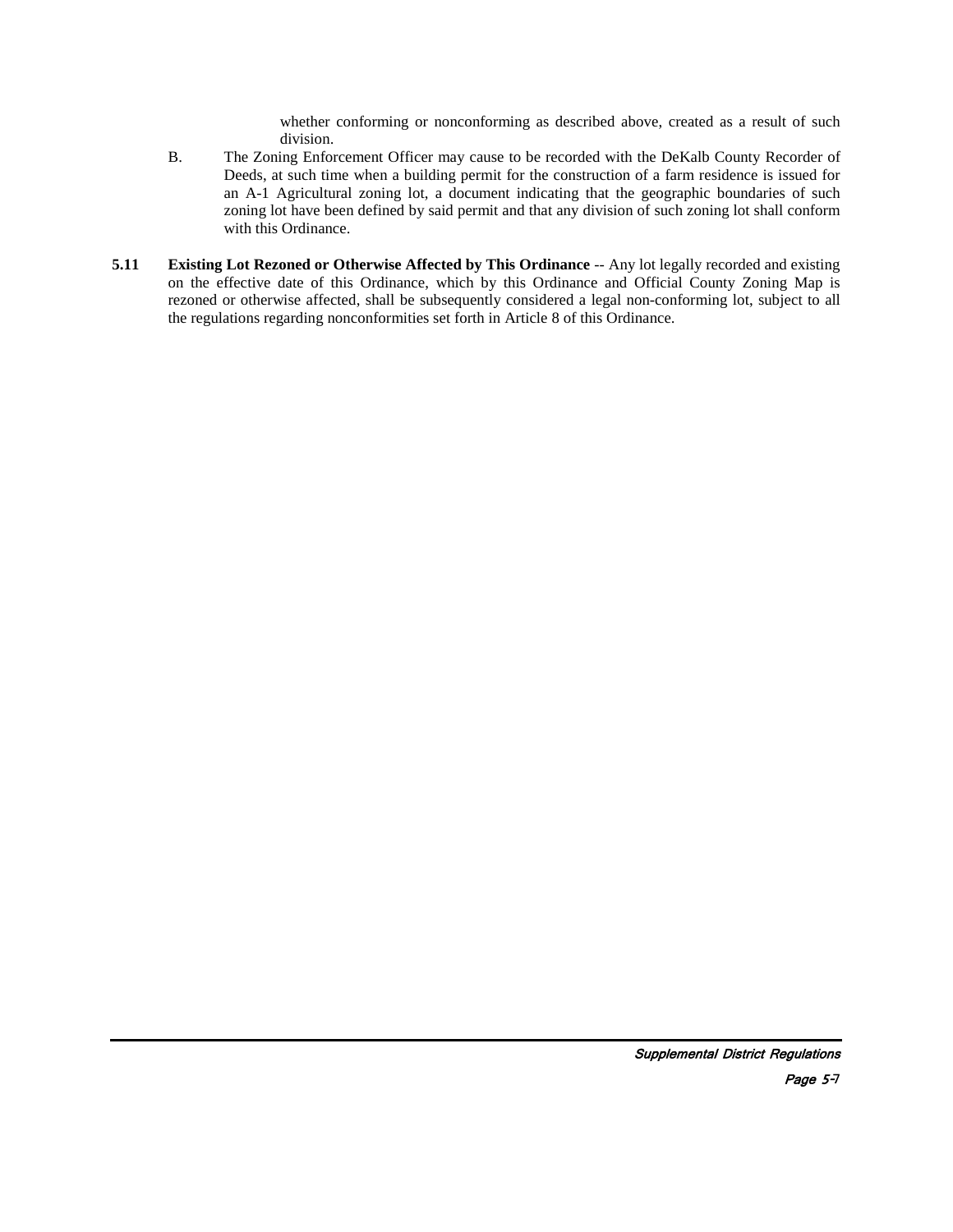### **5.12 Sustainable Energy Systems**

### **A. Solar Energy Systems (SES)**

- **1. Purpose:** The purpose of this Section is to provide regulations for the construction, installation, and operation Solar Energy Systems (SES) in unincorporated DeKalb County, while ensuring the health, safety, and welfare of the residents of DeKalb County by promoting the safe, effective, and efficient use of solar energy to reduce on-site consumption of fossil fuels or utility-supplied electrical energy. Also, to avoid adverse impact to important areas such as agricultural land, endangered species habitats, conservation land, and other sensitive lands. DeKalb County encourages the development of commercial or utility scale SES where such systems present few land use conflicts with current and future development patterns. This ordinance shall not be deemed to nullify any provision of local, state, or federal law. The contents of this Section shall apply to all solar energy installations in unincorporated DeKalb County.
- **2. Definitions:** The following words, terms, and phrases, when uses in this Section, shall have the meanings ascribed to this Section except when the context clearly indicates a different meaning:

Active Solar Energy System: A solar energy system whose primary purpose is to harvest energy by transforming solar energy into another form of energy or transferring heat from a collector to another medium using mechanical, electrical, or chemical means.

Building-integrated Solar Energy Systems: An active solar energy system that is an integral part of a principal or accessory building, rather than a separate mechanical device, replacing or substituting for an architectural or structural component of the building. Building-integrated systems include but are not limited to photovoltaic or hot water solar energy systems that are contained within roofing materials, windows, skylights, and awnings.

Grid-intertie Solar Energy System: A photovoltaic solar energy system that is connected to an electric circuit served by an electric utility company.

Ground Mount: A solar energy system mounted on a rack or pole that rests on or is attached to the ground.

Off-grid Solar Energy System: A photovoltaic solar energy system in which the circuits energized by the solar energy system are not electrically connected in any way to electric circuits that are served by an electric utility company.

Passive Solar Energy System: A solar energy system that captures solar light or heat without transforming it to another form of energy or transferring the energy via a heat exchanger.

Photovoltaic System: An active solar energy system that converts solar energy directly into electricity.

Renewable Energy Easement, Solar Energy Easement: An easement that limits the height or location, or both, of permissible development on the burdened land in terms of a structure or vegetation, or both, for the purpose of providing access for the benefited land to wind or sunlight passing over the burdened land.

Roof Mount: A solar energy system that is mounted on a rack that is fastened onto a building roof.

Solar Access: Unobstructed access to direct sunlight on a lot or building through the entire year, including access across adjacent parcel air rights, for the purpose of capturing direct sunlight to operate a solar energy system.

Solar Collector: An assembly, structure, and the associated equipment and housing, designed for gathering, concentrating, or absorbing direct and indirect solar energy for which the primary purpose is to convert or transform solar radiant energy into thermal, mechanical, chemical or electrical energy.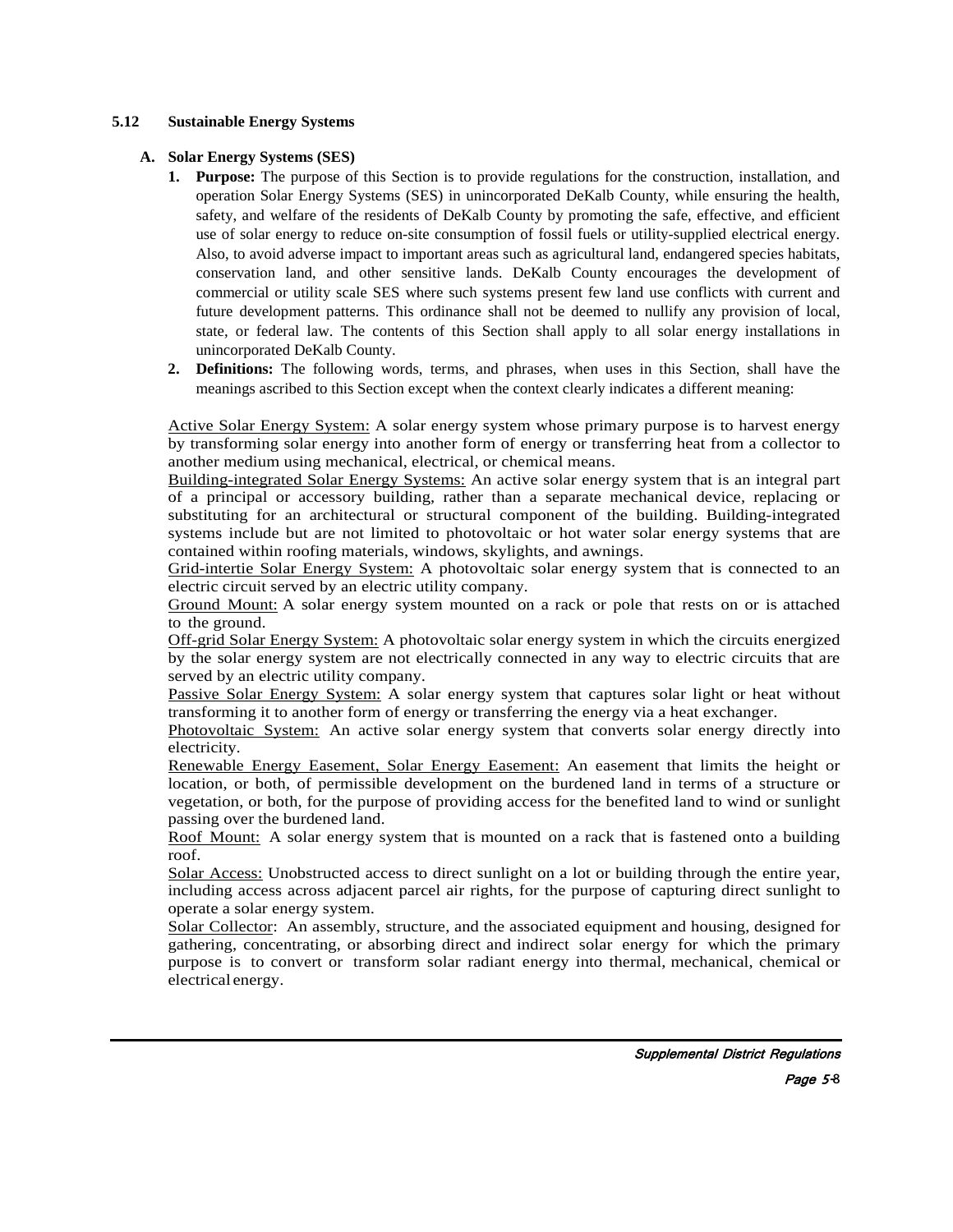Solar Energy: Radiant energy received from the sun that can be collected in the form of heat or light by a solar collector.

Solar Energy System (SES): All components required to become a complete assembly or structure that will convert solar energy into electricity for use.

Solar Energy System Addition: A private solar energy system which is structurally attached to a building or structure on the zoning lot on which said system is located. Said system shall be considered part of the building and shall comply with all provisions of this ordinance pertaining thereto.

Solar Energy System, Private: A collection of one (1) or more solar collectors designed for use by the occupant(s) of the zoning lot on which said system is located; excess power generation is limited to net metering or similar technology with regulations set by the local power utility, community, county, and state. Private solar energy system equipment shall conform to applicable industry standards, and applicants for building permits for private solar energy systems shall submit certificates from equipment manufacturers that the equipment is manufactured in compliance with industry standards.

Solar Farm: A commercial facility that converts sunlight into electricity, whether by photovoltaics (PV), concentrating solar thermal devices (CST), or other conversion technology, for the primary purpose of wholesale sales of generated electricity. A solar farm is the principal land use for the parcel on which it is located.

Solar Garden: A commercial solar-electric (photovoltaic) array, of no more than 20 acres in size, that provides retail electric power (or a financial proxy for retail power) to multiple households or businesses residing in or located off-site from the location of the solar energy system. A county solar garden may be either an accessory use, when a part of an existing or a proposed subdivision or a special use if it is a stand-alone garden.

Solar Heat Exchanger: A component of a solar energy device that is used to transfer heat from one substance to another, either liquid or gas.

Solar Hot Air System: An active solar energy system (also referred to as Solar Air Heat or Solar Furnace) that includes a solar collector to provide direct supplemental space heating by heating and recirculating conditioned building air.

Solar Hot Water System: A system (also referred to as Solar Thermal) that includes a solar collector and a heat exchanger that heats or preheats water for building heating systems or other hot water needs, including residential domestic hot water and hot water for commercial processes.

Solar Mounting Devices: Racking, frames, or other devices that allow the mounting of a solar collector onto a roof surface or the ground.

Solar Storage Unit: A component of a solar energy device that is used to store solar generated electricity or heat for later use.

### **3. Types**

- **a. Private SES:** A single ground mount, roof mount or building integrated private solar energy system for residential/business use is permitted as an Accessory Use in ALL Zoning Districts where there is a principal structure, and shall be subject to the regulations for accessory uses.
- **b. Solar Gardens:** Solar Gardens are allowed in ALL Zoning Districts, and shall require a Special Use Permit whether the accessory or principal use of the property. Except as otherwise noted in this Section, solar gardens must comply with all required standards for structures in the district in which the system is located.
	- **1).** The requirement for a Special Use Permit may be waived, provided the solar garden's owner/lessee obtains, and records with the DeKalb County Recorder, signed and notarized affidavits, agreeing that the need for a Special Use Permit be waived, from all property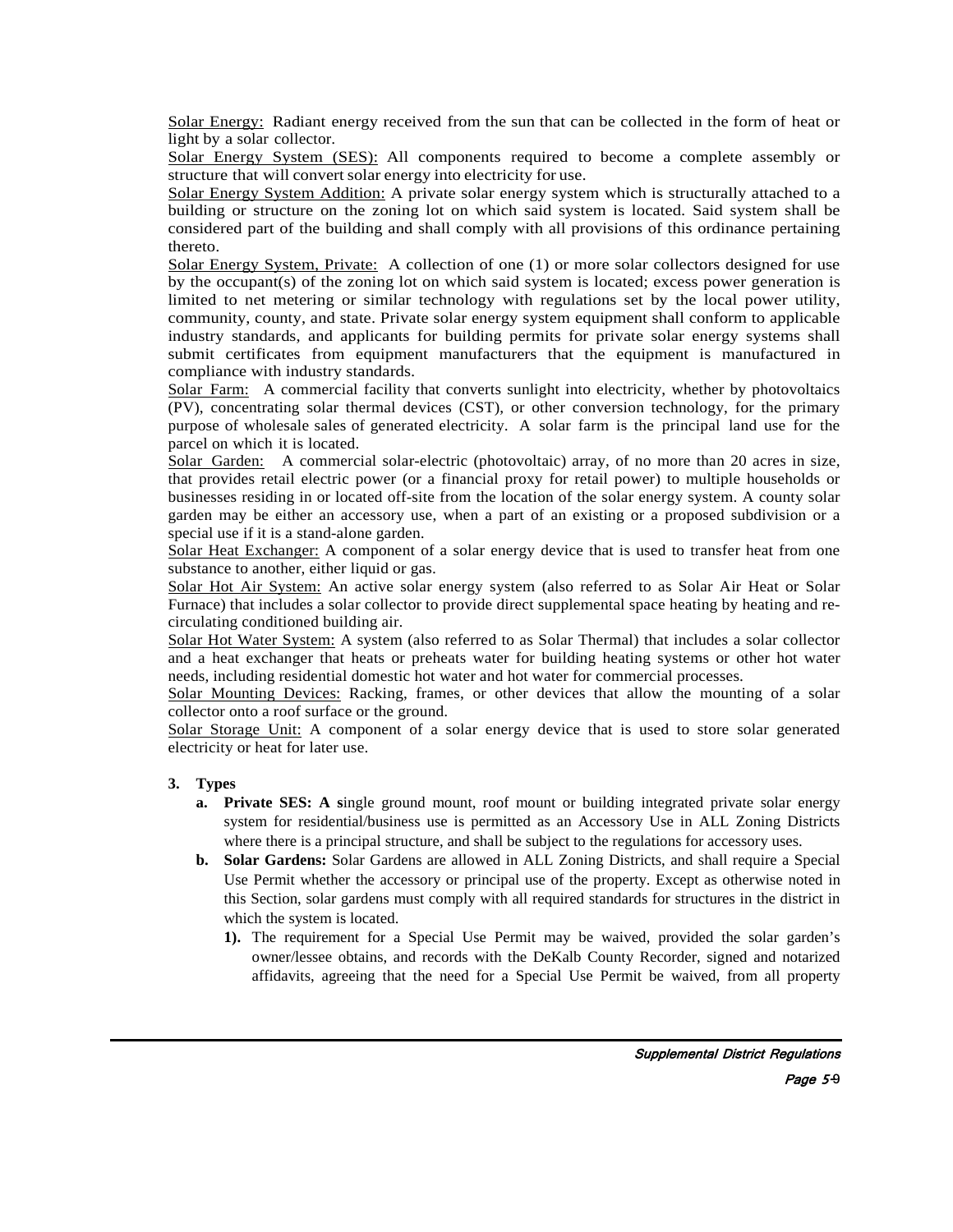owners adjoining the zoning lot on which the solar garden is to be located (as determined by DeKalb County Community Development Department).

- **2).** Rooftop Solar Gardens are permitted in all zoning districts where buildings are permitted.
- **3).** Ground-mount solar gardens must be less than twenty (20) acres in total size. Ground-mount solar developments covering more than twenty (20) acres shall be considered solar farms.
- **4).** An interconnection agreement must be completed with the electric utility in whose service territory the system is located.
- **c. Solar Farms:** Solar Farms are ground-mounted SES that are the primary use on the lot(s) on which it is located, designed for providing energy to off-site uses or export to the wholesale market. Solar farms are allowed as Special Use in the A-1 Zoning District, and shall require a Special Use Permit. Except as otherwise noted in this Section, solar farms must comply with all required standards for structures in the district in which the system is located.
	- **1). Ground Cover and Buffer Areas**. Top soils shall not be removed during development, unless part of a remediation effort. Soils shall be planted to and maintained in perennial vegetation to prevent erosion, manage run off and build soil. A plan must be approved by the Soil Water Conservation District and paid for by the developer. DeKalb County has a Noxious Weed Ordinance which is to be followed. Due to potential county liability under the Illinois Endangered Species Protection Act (520 ILCS 10/11(b) it is required that any crops planted be in compliance with all federal and state laws protecting endangered species. This will also include pollinators such as bees. A report showing demonstration of plan compliance shall be submitted annually, and paid for by the developer.
	- **2). Foundations.** A qualified engineer shall certify that the foundation and design of the solar panels racking and support is within accepted professional standards, given local soil and climate conditions.
	- **3). Power and Communication Lines**. Power and communication lines running between banks of solar panels and to on-site electric substations or interconnections with buildings shall be buried underground. Exemptions may be granted by DeKalb County in instances where shallow bedrock, water courses, or other elements of the natural landscape interfere with the ability to bury lines, or distance makes undergrounding infeasible, at the discretion of the Director of Community Development. In addition, the Illinois Department of Agriculture (IDOA) has established standards and policies in the Agricultural Impact Mitigation Agreements (AIMA) regarding the construction or burial of electric transmission lines which should be agreed to and adhered to between the landowner and the developer.
- **4. Content of an SES Special Use Permit Application:** In addition to those requirements listed under Article 9: Special Use Permit Procedures, a Special Use Permit application shall also require the following:
	- **a.** The application shall include three (3) printed copies and one electronic copy of the entire application (including: the application forms and any attachments or other submittals included therein).
	- **b. Site Plan.** A detailed site plan for both existing and proposed conditions must be submitted, showing location of all solar arrays, other structures, property lines, rights-of-way, service roads, floodplains, wetlands and other protected natural resources, topography, farm tile, electric equipment, fencing, and screening materials and all other characteristics requested by DeKalb County. The site plan should also show all zoning districts, and overlay districts.
	- **c. Endangered Species and Wetlands**. An SES developer shall be required to initiate a natural resource review consultation with the Illinois Department of Natural Resources (IDNR) through the department's online, EcoCat program. Areas reviewed through this process will be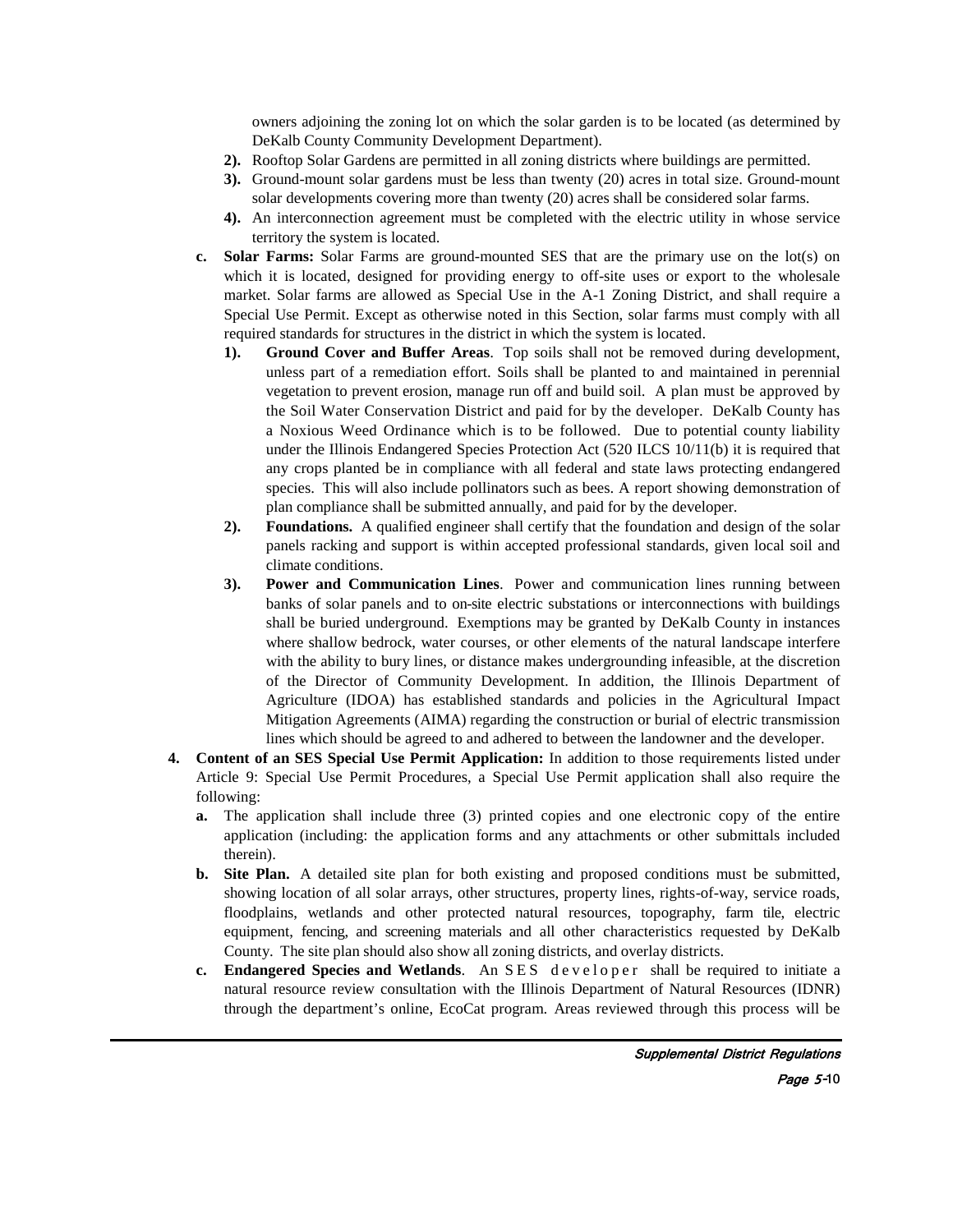endangered species and wetlands. The cost of the EcoCat consultation will be borne by the developer.

# **5. Design and Installation Requirements:**

- **a. Setback Requirements**
	- **1).** Set back requirements for all SES shall meet the structure minimum set back requirements when the SES is oriented at any  $\&$  all positions.
	- **2).** No SES shall be allowed in the front yard of any residentially used or zoned property.
	- **3).** Roof mounted SES shall not extend beyond the exterior perimeter of the building on which the system is mounted.
	- **4).** The solar array and all components of the solar collector system in a Solar Farm shall be kept at least one hundred (100) feet from a property line or right-of-way. However, this requirement may be waived, provided the solar farm's owner/lessee obtains, and records with the DeKalb County Recorder, signed and notarized affidavits, agreeing that the required minimum setback be waived, from all property owners and affected road authorities adjoining the zoning lot on which the solar farm is to be located (as determined by DeKalb County Community Development Department). However, in no instance shall any part of a solar farm, be located within fifty (50) feet of any of the aforementioned items.

# **b. Height Requirements**

- **1).** Building or roof mounted SES shall not exceed the maximum allowed height in any Zoning District, as stated in Section 5.02 of this Article.
- **2).** Ground or pole mounted SES shall not exceed the maximum height, when oriented at maximum tilt, for the zoning district in which it is located.
- **c. Stormwater and NPDES.** Solar gardens and solar farms are subject to DeKalb County's Stormwater Management regulations, erosion and sediment control provisions and NPDES permit requirements.
- **d. Aviation Protection**. For SES located within 500 feet of an airport or within approach zones of an airport, the applicant must complete and provide the results of the Solar Glare Hazard Analysis Tool (SGHAT) for the Airport Traffic Control Tower cab and final approach paths, consistent with the Interim Policy, FAA Review of Solar Energy Projects on Federally Obligated Airports, or most recent version adopted by the FAA.
- **e. Standards and Codes:** All solar gardens and solar farms shall be in compliance with all applicable local, state and federal regulatory codes, including, but not limited to: the State of Illinois Plumbing Code; The State of Illinois Electric Code; The State of Illinois Energy Code; the State of Illinois Uniform Building Code, as amended; the National Electric Code, as amended; and, all DeKalb County Health Department requirements.
- **f.** In all undeveloped areas, the Solar Energy developer will be required to complete a consultation with both the Illinois Historic Preservation Agency (IHPA) and the Illinois Department of Natural Resources (IDNR) through the Department's online EcoCat Program. The cost of this consultation shall be at the developer's expense. The final certificate from EcoCat shall be provided to the DeKalb County Zoning Dept. before a permit or Special Use Permit will be issued.
- **g. Fencing.** No fencing is required however if installed on the property the fencing shall have a maximum height of eight (8) feet. The fence shall contain appropriate warning signage that is posted such that is clearly visible on the site.
- **h. Lighting.** Any lighting for SES shall be installed for security and safety purposes only. Except for lightening that is required by the FCC or FAA, all lighting shall be shielded so that no glare extends substantially beyond the boundaries of the facility.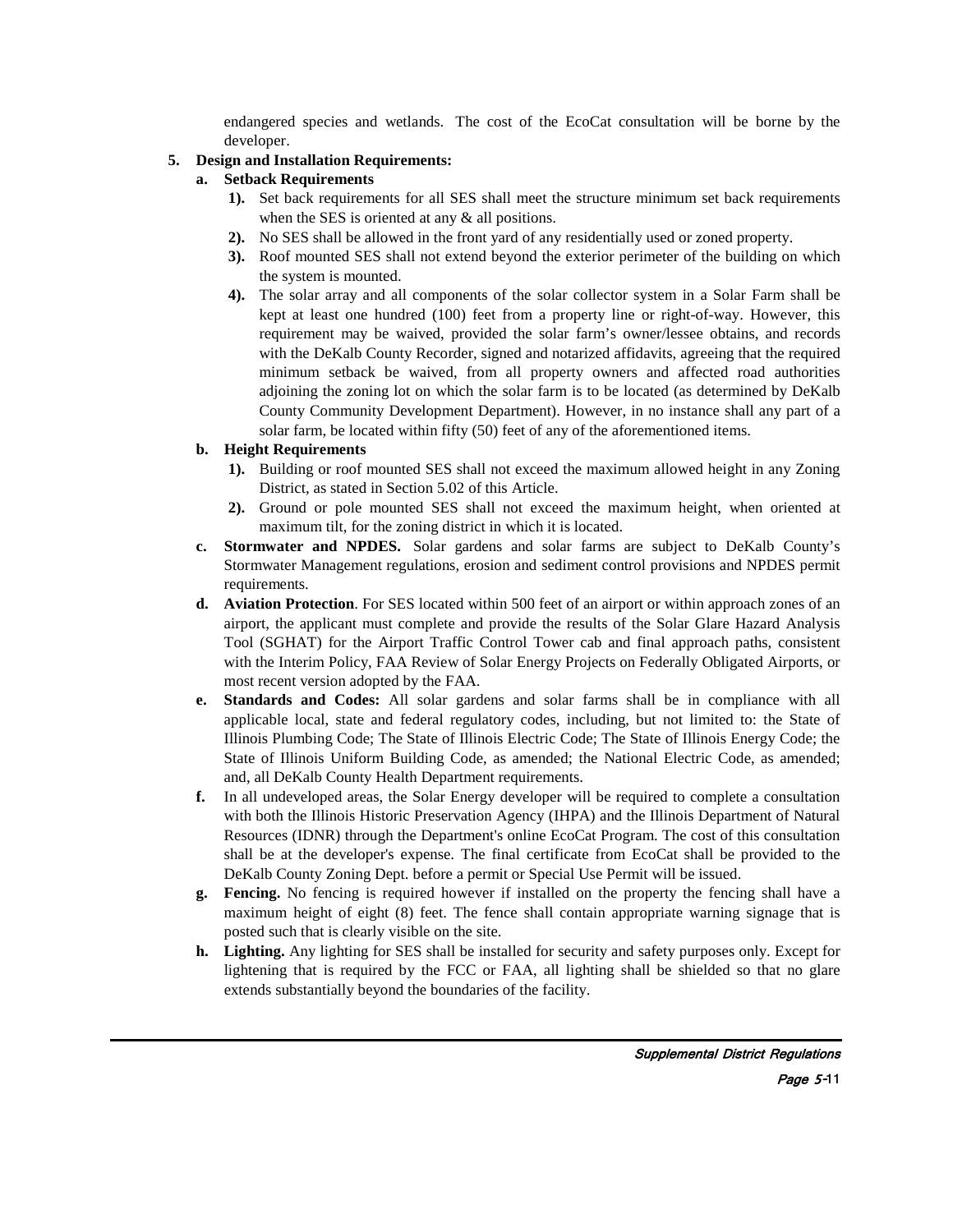- **i.** Reflection angles for solar collectors shall be oriented such that they do not project glare onto adjacent properties.
- **j. Approved SES Components.** Electric SES components must have a UL listing, or approved equivalent, and must be designed with anti-reflective properties. Solar hot water systems must have an SRCC rating.
- **k. Utility Notification:** All grid-intertie SES shall comply with the interconnection requirements of the electric utility. Off-grid systems are exempt from this requirement.
- **l. Design Standards**: Active SES shall be designed to conform to the DeKalb County Comprehensive Plan and to blend into the architecture of the building or may be require to be screened from routine view from public right-of-ways other than alleys. Screening may be required to the extent it does not affect the operation of the system. The color of the solar collector is not required to be consistent with other roofing materials
	- **1).** *Building Integrated Photovoltaic Systems*. Building integrated photovoltaic SES shall be allowed regardless of whether the system is visible from the public right-of-way, provided the building component in which the system is integrated meets all required setback, land use or performance standards for the district in which the building is located.
	- **2).** *SES with Mounting Devices*. SES using roof mounting devices or ground-mount SES shall not be restricted if the system is not visible from the closest edge of any public right-of-way or immediately adjacent to a residential structure.
	- **3).** *Reflectors.* All SES using a reflector to enhance solar production shall minimize glare from the reflector affecting adjacent or nearby properties. Measures to minimize glare include selective placement of the system, screening on the north side of the solar array, modifying the orientation of the system, reducing use of the reflector system, or other remedies that limit glare.
- **m. Coverage:** Roof or building mounted solar energy systems, excluding building-integrated systems, shall allow for adequate roof access for fire-fighting purposes to the south-facing or flat roof upon which the panels are mounted. Ground-mount private solar energy systems shall be exempt from impervious surface calculations if the soil under the collector is not compacted and maintained in vegetation. Foundations, gravel, or compacted soils are considered impervious.
- **n. Plan Approval Required**: All solar energy systems shall require administrative plan approval by the DeKalb County Building official via the review of the application for a building permit
	- **1).** Plan Applications. Plan applications for solar energy systems shall be accompanied by horizontal and vertical (elevation) drawings. The drawings must show the location of the system on the building or on the property for a ground-mount system, including the property lines.
		- **a).** Pitched Roof Mounted Solar Energy Systems. For all roof-mounted systems other than a flat roof the elevation must show the highest finished slope of the solar collector and the slope of the finished roof surface on which it is mounted.
		- **b).** Flat Roof Mounted Solar Energy Systems. For flat roof applications a drawing shall be submitted showing the distance to the roof edge and any parapets on the building and shall identify the height of the building on the street frontage side, the shortest distance of the system from the street frontage edge of the building, and the highest finished height of the solar collector above the finished surface of the roof.
	- **2).** Plan Approvals. Applications that meet the design requirements of this ordinance, and do not require an administrative variance, shall be granted administrative approval by the Director of Community Development and shall not require Planning and Zoning Committee review. Plan approval does not indicate compliance with Building Code or Electric Code.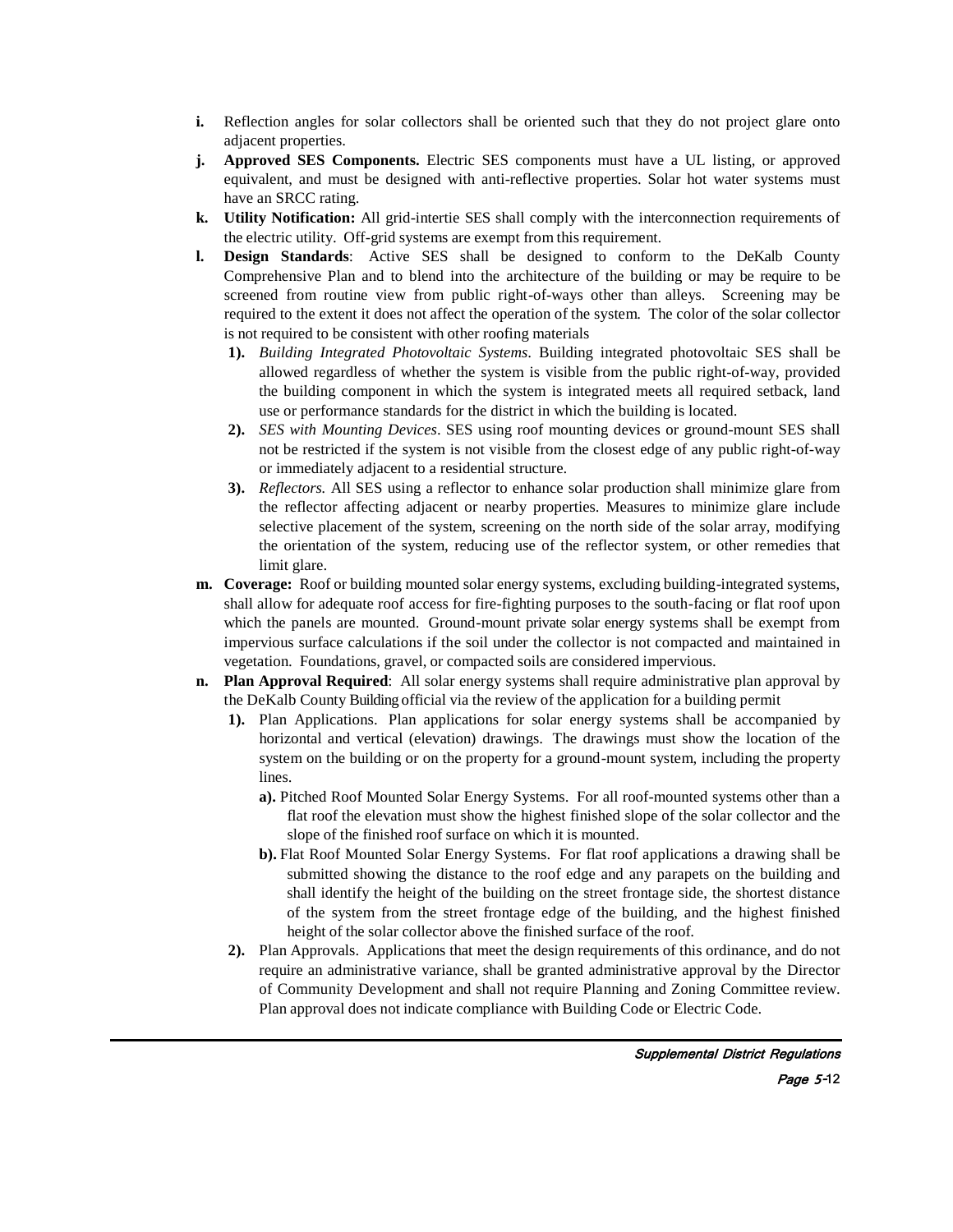### **6. Operation and Maintenance**

- **a.** Upon request from the DeKalb County Community Development Department, an owner of a commercial SES must provide documentation, within thirty (30) days, that the SES is still in use. If it is not, the owner of the System will have 180 days, after notification from the Zoning Department, to remove the SES from the property.
- **b.** Upon request from the DeKalb County Community Development Department, the owner or operator of a Solar Farm or a Solar Garden must submit, within 14 days, a current operation and maintenance report to the Department.
- **c.** All active SES shall meet approval of county building code officials, consistent with the State of Illinois Building Code and solar thermal systems shall comply with HVAC-related requirements of the Energy Code. Any county adopted building codes will apply and take precedence where applicable

# **7. Decommissioning or Abandonment of The SES**

- **a.** A decommissioning plan shall be required to be submitted when applying for *all Solar Farms and Solar Gardens,* to ensure that facilities are properly removed after their useful life.
- **b.** Decommissioning of solar panels must occur in the event they are not in use for 90 consecutive days.
- **c.** *The owner or operator will have* 6 *months to complete the decommissioning plan after operation of a SolarFarm or Solar Garden stops being operational.*
- **d.** The decommissioning plan shall include provisions for removal of all structures and foundations, restoration of soil and vegetation and a plan ensuring financial resources will be available to fully decommission the site.
- **e.** The DeKalb County Board may require the posting of a bond, letter of credit or the establishment of an escrow account to ensure the proper decommissioning. *The posting of a bond may be required prior to the issuance of a building permit for the facility.*
- **f.** In the event that the State of Illinois enacts a law with regards to the decommissioning of a Solar Farm, the strictest requirements shall prevail.

# **8. Liability Insurance and Indemnification**

- a. For Solar Farms and Solar Gardens, commencing with the issuance of building permits, the Applicant, Owner, or Operator shall maintain a current general liability policy covering bodily injury and property damage with limits of at least \$3 million per occurrence and \$5 million in the aggregate. Such insurance may be provided pursuant to a plan of self- insurance, by a party with a net worth of \$20 million or more. The County shall be named as an individual insured on the policy to the extent the county is entitled to indemnification.
- b. For Private / Individual SES(s), commencing with the issuance of building permits, the Applicant or Owner shall maintain a current liability policy covering bodily injuries and any damage that may occur, on their home owner's policy or other applicable policy as approved by the Director of Community Development.
- c. Any SES(s), Applicant, Owner, or Operator, whether individual or commercial, shall defend, indemnify, and hold harmless the County and its officials, employees, and agents (collectively and individually, the "Indemnified Parties") from and against any and all claims, demands, losses, suits, causes of actions, damages, injuries, costs, expenses, and liabilities whatsoever, including reasonable attorney's fees, except to the extent arising in whole or part out of negligence or intentional acts of such Indemnified Parties ( such liabilities together known as "liability") arising out of Applicant, Owner, or Operators selection, construction, operation, and removal of the SES(S) and affiliated equipment including, without limitation, liability for property damage or personal injury (including death), whether said liability is premised on contract or on tort (including without limitation strict liability or negligence). This general indemnification shall not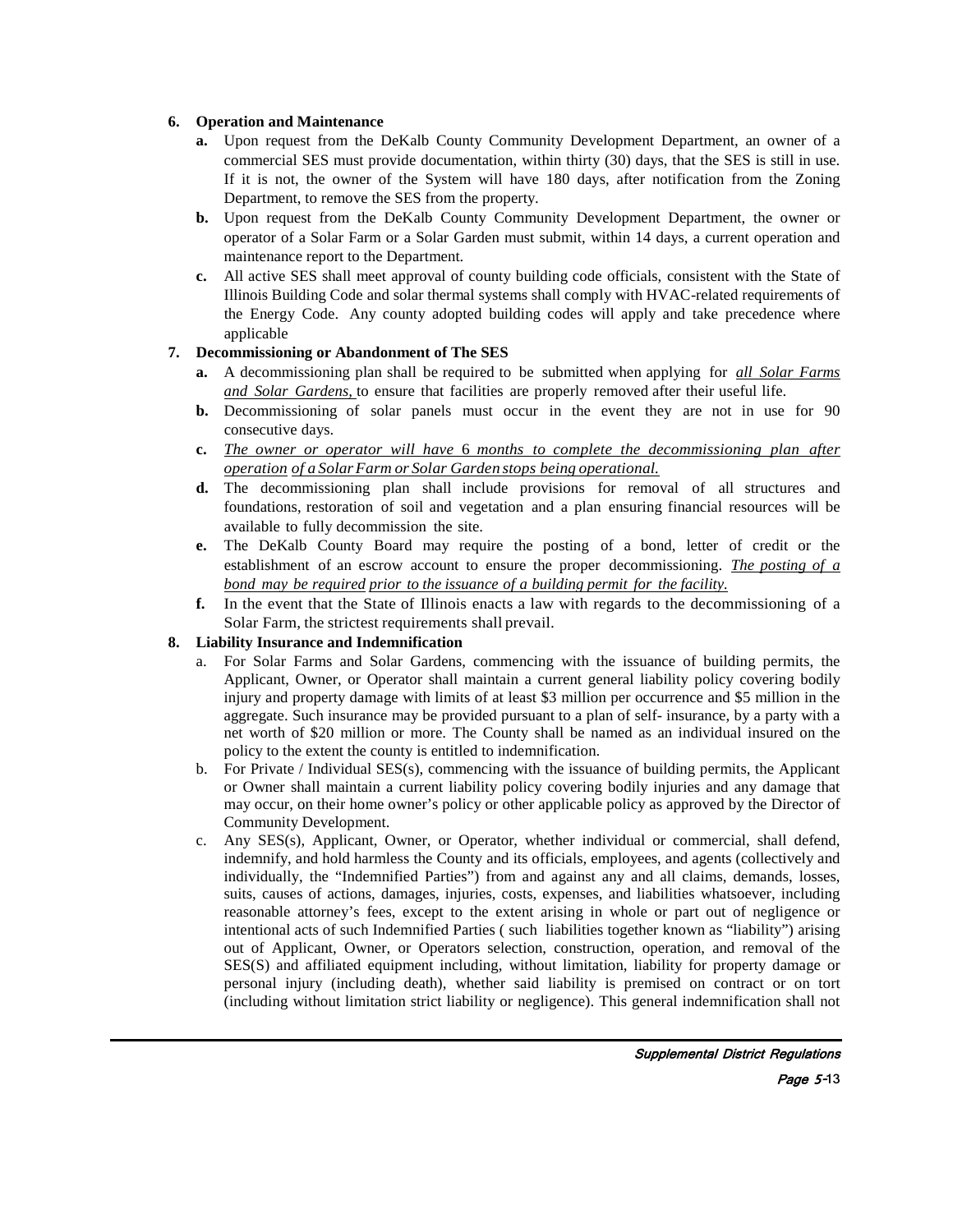be construed as limited or qualifying the county's other indemnification rights available under the law.

# **B. Wind Energy Conversion Systems**

# **1. Purpose**

- a. It is the purpose of this section to:
	- 1) Assure the protection of health, safety, welfare, and property values for all DeKalb County residents and landowners.
	- 2) Assure that any development and production of wind-generated electricity in DeKalb County is safe and effective.
	- 3) Facilitate economic opportunities for local residents.
	- 4) Promote the supply of wind energy in support of Illinois' statutory goal of increasing energy production from renewable energy sources.
- **2. Applicability:** This ordinance governs the siting of wind energy conversion systems (WECS) and substations that generate electricity to be sold to wholesale or retail markets.
- **3. Prohibition:** No WECS or substation governed by this ordinance shall be constructed, erected, installed, or located within DeKalb County unless prior siting approval (approved Special Use, Site Development, and Building Permit issuance) has been obtained for each individual WECS and substation pursuant to this ordinance.
- **4. Special Use Requirements:** In addition to the standards and criteria established herein, no Special Use Permit shall be granted for the use(s) listed below unless evidence is presented to establish that the standards and criteria set forth herein have been met.
- **5. Definitions:** The following words and terms when used in the interpretation and administration of this section shall have the meaning set forth herein except where otherwise specifically indicated:

Applicant: Shall mean the entity or person who submits to the County an application for the siting of any WECS or substation.

Financial Assurance: Shall mean reasonable assurance from a credit-worthy party; examples of which include a surety bond, trust instrument, cash escrow, or irrevocable letter of credit.

Operator: Shall mean the entity responsible for the day-to-day operation and maintenance of the WECS and substations, including any third-party subcontractors.

Non-participating Property: Any property within the WECS project other than participating property.

Owner: Shall mean the entity or entities with an equity interest in the WECS, including their respective successors and assignees. Owner does not mean (1) the property owner from whom the land is leased for locating the WECS, unless the property owner has an equity interest in the WECS, or (2) any person holding a security interest in the WECS solely to secure an extension of credit, or a person foreclosing on such security interest provided that after foreclosure, such person seeks to sell the WECS at the earliest practicable date.

Participating Landowner: A landowner whose property (or portion thereof) is currently leased or proposed to be leased for the production, siting, or development of an WECS and all landowners who have waived their rights to the setbacks provided in this section.

Participating Property: A property where a WECS is located or proposed to be located pursuant to an agreement with the owner/operator.

Professional Engineer: Shall mean a qualified individual who is licensed as a professional structural engineer in the State of Illinois.

Primary Structure: Shall mean, for each property, the structure that one or more persons occupy the majority of the time on that property for either business or personal reasons. Primary structure includes structures such as residences, commercial buildings, hospitals, and day care facilities. Primary structure excludes such structures as hunting sheds, storage sheds, pool houses, unattached garages, and barns.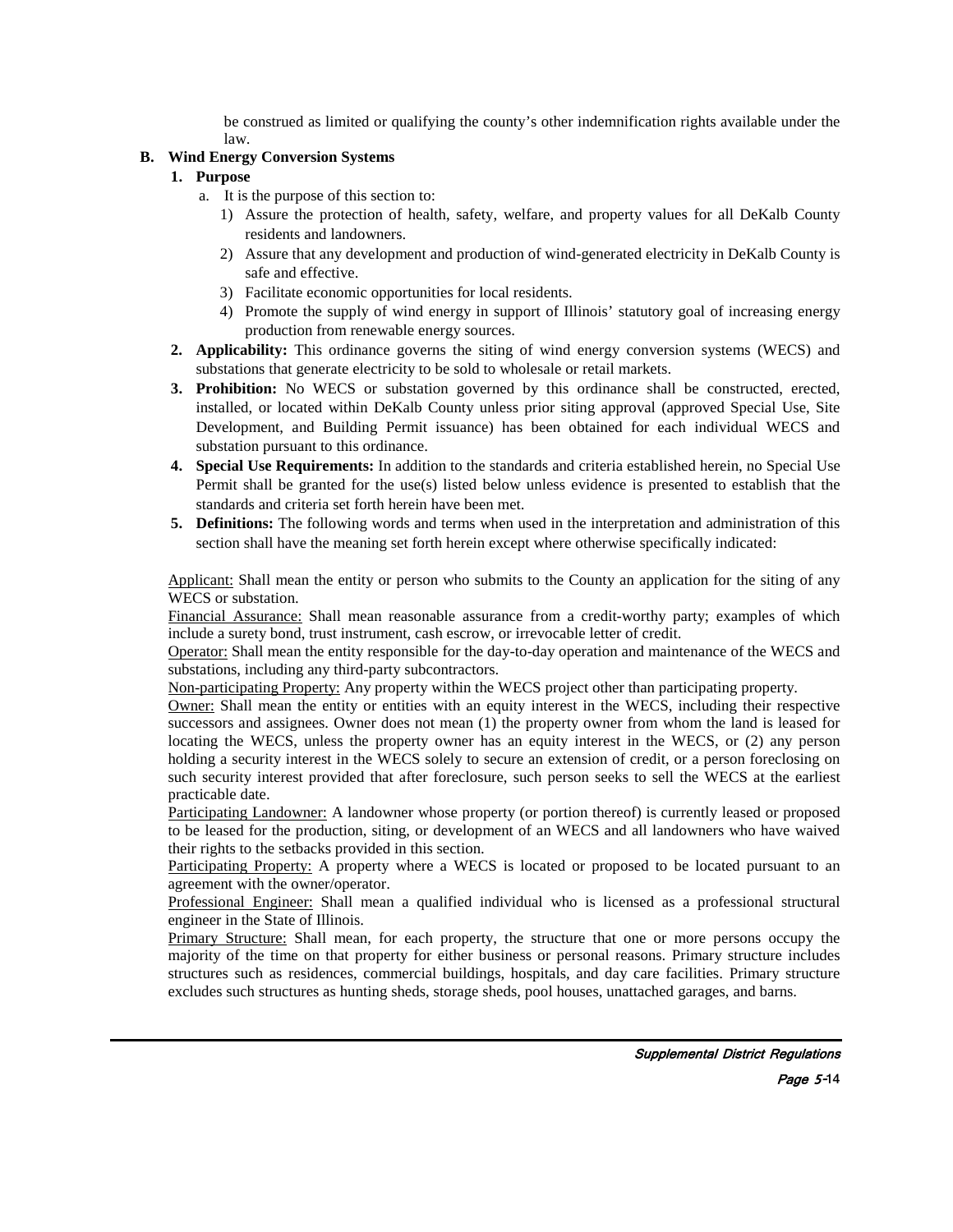Substation: shall mean the apparatus that connects the electrical collection system of the WECS and increases the voltage for connection with the utility's transmission lines.

Waiver: The waiver document shall be notarized, recorded, run with the parcel(s) of record and terminate at the termination of the wind energy project as part of the decommissioning plan. For purposes of a Municipal Waiver a signed and recorded resolution will suffice to meet the waiver requirements.

Wind Energy Conversion Systems (WECS): Shall mean all necessary devices that together convert wind energy into electricity, including the rotor, nacelle, generator, WECS tower, electrical components, WECS foundation, transformer, and electrical cabling from the WECS tower to the substation.

WECS Project: Shall mean the collection of WECS(s) and substations specified in the siting approval application pursuant to this ordinance.

WECS Tower: Shall mean the support structure to which the nacelle and rotor are attached.

WECS Tower Height: Shall mean the distance from the rotor blade at its highest point to the top surface of the WECS foundation.

- **6. Special Use Application Requirements:** In addition to the Special Use Permit requirements per Section 9 of this Zoning Ordinance, a WECS applicant shall meet with County representatives in a preapplication meeting and submit to DeKalb County descriptions, site plans, studies, reports, certifications, and approvals demonstrating compliance with the Ordinance.
	- a. A pre-application meeting shall be held with representatives from the Community Development Departments, the County Highway Department, the impacted township(s), the DeKalb County Soil and Water Conservation District and all other applicable departments and agencies as determined by the Community Development Department.
	- b. In addition to a Special Use Permit application per Section 9 of this Zoning Ordinance, a WECS applicant shall submit to the DeKalb County Community Development Department a "WECS project Summary," including, to the extent available:
		- 1) A general description of the project, including its approximate name plate generating capacity, the potential equipment manufacturer(s), type(s) of WECS, number of WECS and name plate generating capacity of each WECS, the maximum height of the WECS tower(s) and the maximum diameter of the WECS rotors.
		- 2) A description of the general location of the project.
		- 3) A description of the applicant, owner, and operator, including their respective business structures (business form).
		- 4) A general business plan outlining all major WECS related events that will take place over the useful life of the WECS project.
		- 5) The names, addresses, and phone numbers of the applicants, owners, operators, and all property owners included in the application.
		- 6) A site plan for the installation of the WECS showing the planned location of each WECS tower, guy lines, and anchor bases (if any), primary structure(s), property lines including identification of adjoining properties, setback lines, public access roads and turnout locations, substations, electrical cabling from the WECS tower to the substations, ancillary equipment, third party transmission lines, and layout of all structures within the geographical boundaries of the setback established in this Ordinance.
		- 7) All required studies, reports, certifications, and approvals demonstrating compliance with the provisions of this ordinance (including but not limited to: natural resource areas; bird and bat migration paths; shadow flicker; noise levels; and vibration levels).
		- 8) A visual simulation including scale elevations of the proposed WECS and perspective drawings or photographic representations showing the WECS spatially accurate to the landscape and surrounding land uses.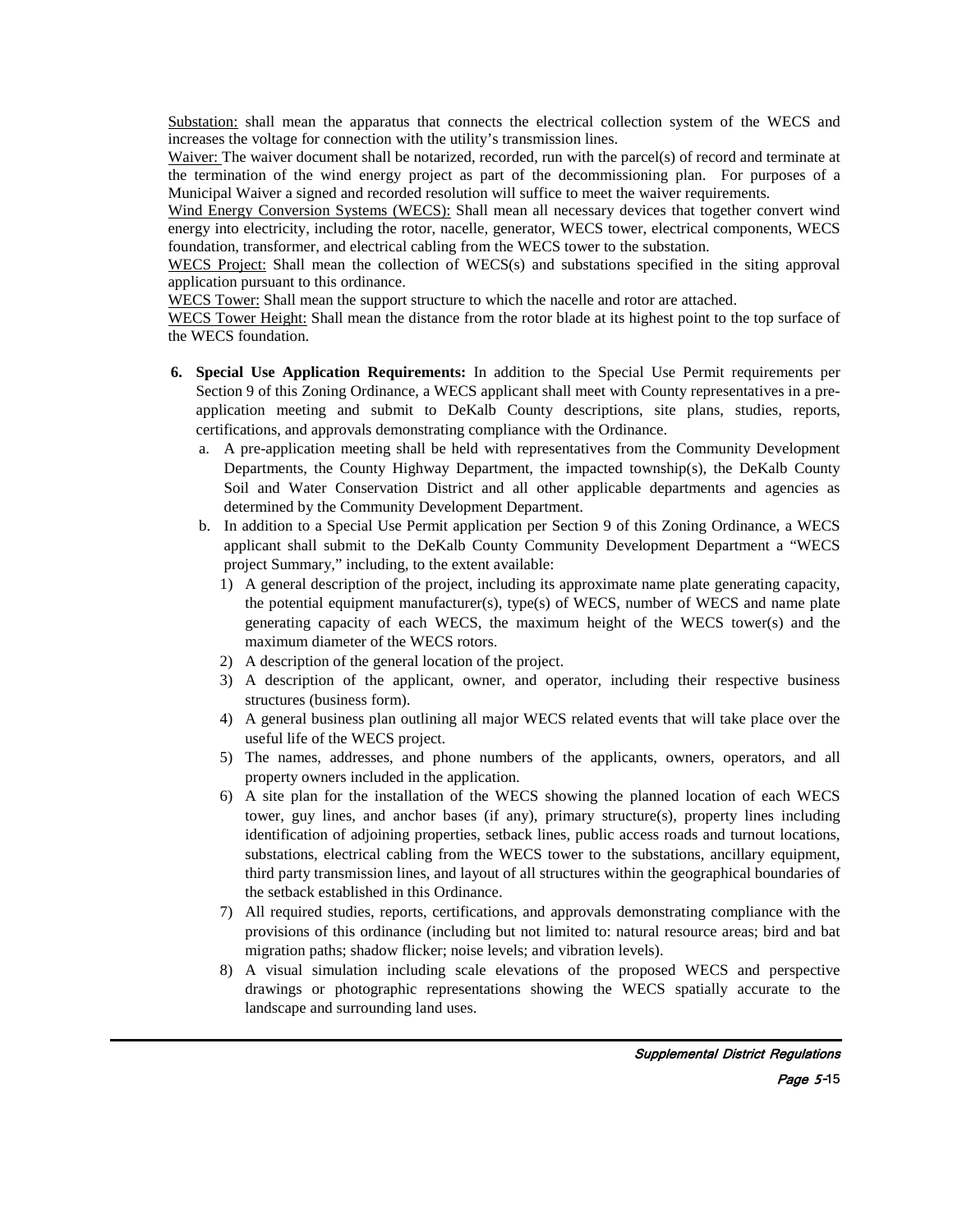- 9) The applicant shall notify the Community Development Department of any changes to this information that occur while the Special Use Permit application is pending.
- c. For Special Use Permit applications involving multiple WECS towers, only one application is required. Although processed as one Special Use, each tower within a WECS Special Use shall be charged the established Special Use fee.

# **7. Design and Installation**

# a. **Design Safety Certification:**

- 1) WECS shall conform to applicable industry standards, including those of the American National Standards Institute (ANSI). Applicants shall submit certificates of design compliance that equipment manufacturers have obtained from Underwriters Laboratories (UL), Det Norske Veritas (DNV), Germanischer Lloyd Wind Energie (GL), or an equivalent third-party.
- 2) Following the granting of siting approval and a Special Use Permit under this Ordinance, a professional structural engineer shall certify, as part of the Building Permit application that the foundation and tower design of the WECS is within accepted professional standards, given local soil and climate conditions.
- b. **Controls and Brakes:** All WECS shall be equipped with a redundant braking system. This includes both aerodynamic over speed controls (including variable pitch, tip, and other similar systems) and mechanical brakes. Mechanical brakes shall be operated in a failsafe mode. Stall regulation shall not be considered a sufficient braking system for over speed protection.
- c. **Electrical Components:** All electrical components of the WECS shall conform to applicable local, state, and national codes, and relevant national and international standards e.g., ANSI and International Electrical Commission.
- d. **Color:** Towers and blades shall be painted white or gray or another non-reflective, unobtrusive color. No advertisement or signs shall be allowed.
- e. **Compliance with the Federal Aviation Administration (FAA):** The applicant for the WECS shall comply with all applicable FAA requirements. Evidence of compliance shall be submitted with the siting request.
- f. **Warnings**
	- 1) A reasonably visible warning sign concerning voltage must be placed at the base of all padmounted transformers and substations.
	- 2) Visible, reflective, colored objects, such as flags, reflectors, or tape shall be placed on the anchor points of guy wires and along the guy wires up to a height of fifteen (15) feet from the ground.
- g. **Climb Prevention:** All WECS towers must be un-climbable by design or protected by anticlimbing devices including, but not limited to:
	- 1) Fences with locking portals at least six (6) feet in height, but no greater than seven (7) feet in height; or
	- 2) Anti-climbing devices twelve (12) feet vertically from the base of the WECS tower.
- h. **Setbacks:** All WECS towers shall provide the following minimum Setbacks:
	- 1) All WECS towers shall be setback a distance of not less than six (6) times the height of the WECS tower from all property lines. A participating landowner may waive this setback requirement, but in no case shall a WECS be located closer to a primary structure than one and one-tenth (1.1) times the height of the WECS tower.
	- 2) All WECS towers shall be setback a distance of not less than two (2) times the height of the WECS tower from all roadways, third-party transmission lines, and communication towers.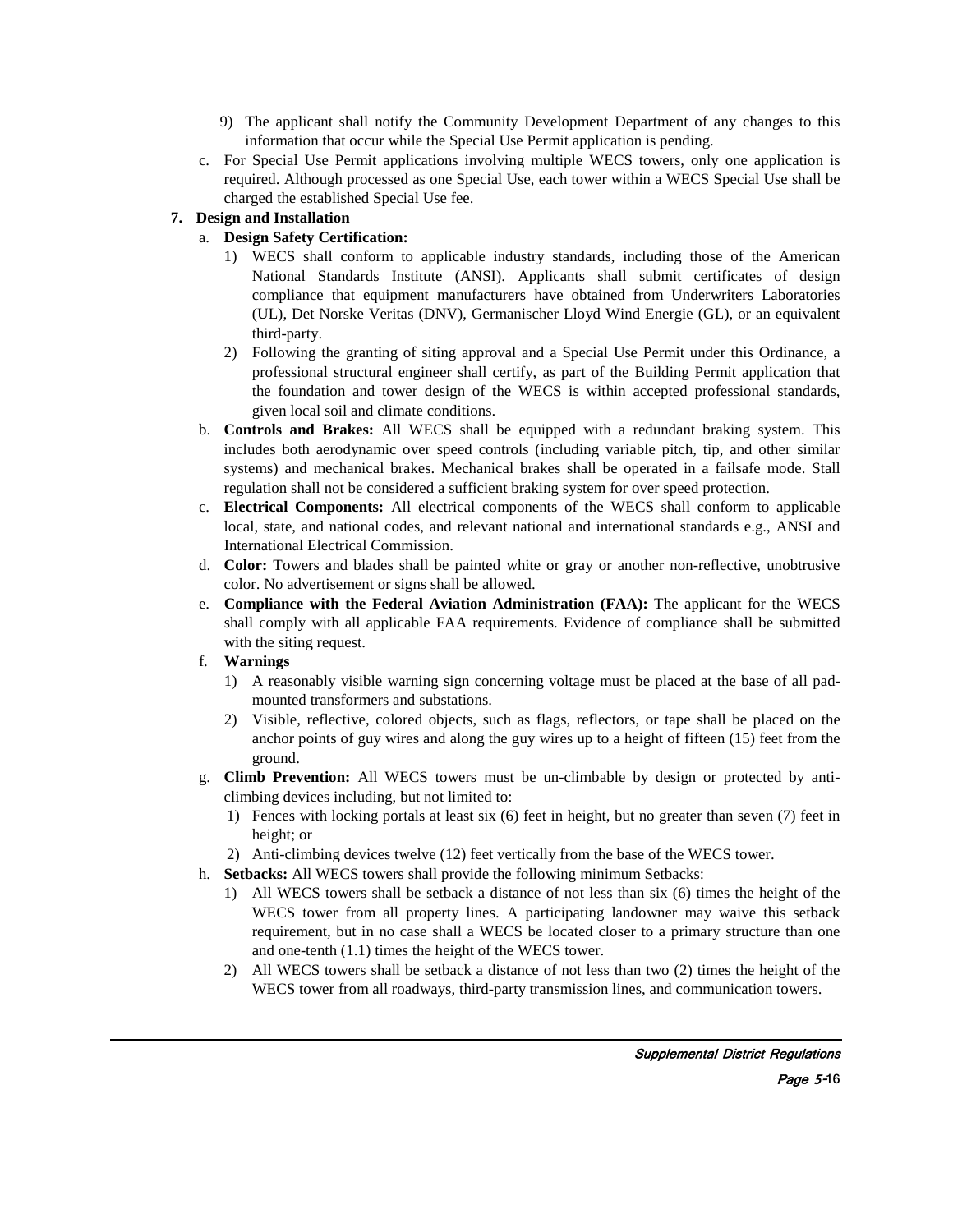- 3) All WECS towers shall be setback a distance of not less than three (3) miles from a municipality. A municipality may waive this setback requirement through the issuance of a formal statement from the municipality approving such a waiver. The applicant shall then submit a copy of the statement as part of their application. Additionally, a site plan specifically identifying: the location of the three (3) mile base setback; the locations of all WECS towers proposed to be within the this (3) mile area; and, the distance each proposed WECS tower within this three (3) mile area will be from the municipal boundaries.
- 4) All WECS towers shall be setback a distance of not less than one and one-half (1.5) miles from a forest preserve.
- 5) The applicant does not need to obtain a variance from the County upon waiver by either the County or property owner of any of the above setback requirements. Any waiver of any of the above setbacks shall run with the land and be recorded as part of the chain of title in the deed of the subject property.
- i. **Height Restriction:** No WECS tower shall be greater than five hundred (500) feet in height.
- j. **FAA Obstruction Marking and Lighting Requirements**: All WECS towers shall be fitted with Aircraft Detection Lighting Systems (ADLS), or a comparable technology, suitable for meeting the FAA obstruction marking and lighting requirements.
- k. **Compliance with Additional Regulations:** Nothing in this ordinance is intended to preempt other applicable state or federal laws and regulations.
- l. **Use of Public Roads:**
	- 1) Road Agreement: A road agreement that includes all effected jurisdictions (municipal, township, county, state, etc.) must be agreed upon by all parties and recorded with the DeKalb County Recorder's Office. A signed agreement must be recorded prior to the issuance of the first Building Permit. The agreement shall include, but not be limited to:
		- a) An applicant, owner, or operator proposing to use any DeKalb County roads for the purpose of transporting WECS or substation parts and/or equipment for construction, operation, or maintenance of the WECS or substations, shall:
			- i. Identify all such public roads; and
			- ii. Obtain applicable weight and size permits from the relevant government agencies prior to construction.
		- b) To the extent an applicant, owner, or operator must obtain a weight or size permit from the County, the applicant, owner, or operator shall:
			- i. Bring all roads used up to at least an 80,000 lbs. load limit by the end of construction; and
			- ii. Secure financial assurance, in a reasonable amount agreed to by the relevant parties, for the purpose of repairing any damage to public roads caused by constructing, operating, or maintaining the WECS.

### **8. Operation**

### a. **Maintenance:**

- 1) The owner or operator of the WECS must submit, on an annual basis, a summary of the operation and maintenance reports to the Community Development Director. In addition to the above annual summary, the owner or operator must furnish such operation and maintenance reports as the County reasonably requests.
- 2) Any physical modification to the WECS that alters the mechanical load, mechanical load path, or major electrical components shall require recertification under Section 7 of this ordinance. Like-kind replacements shall not require recertification. Prior to making any physical modification (other than like-kind replacements) the owner or operator shall confer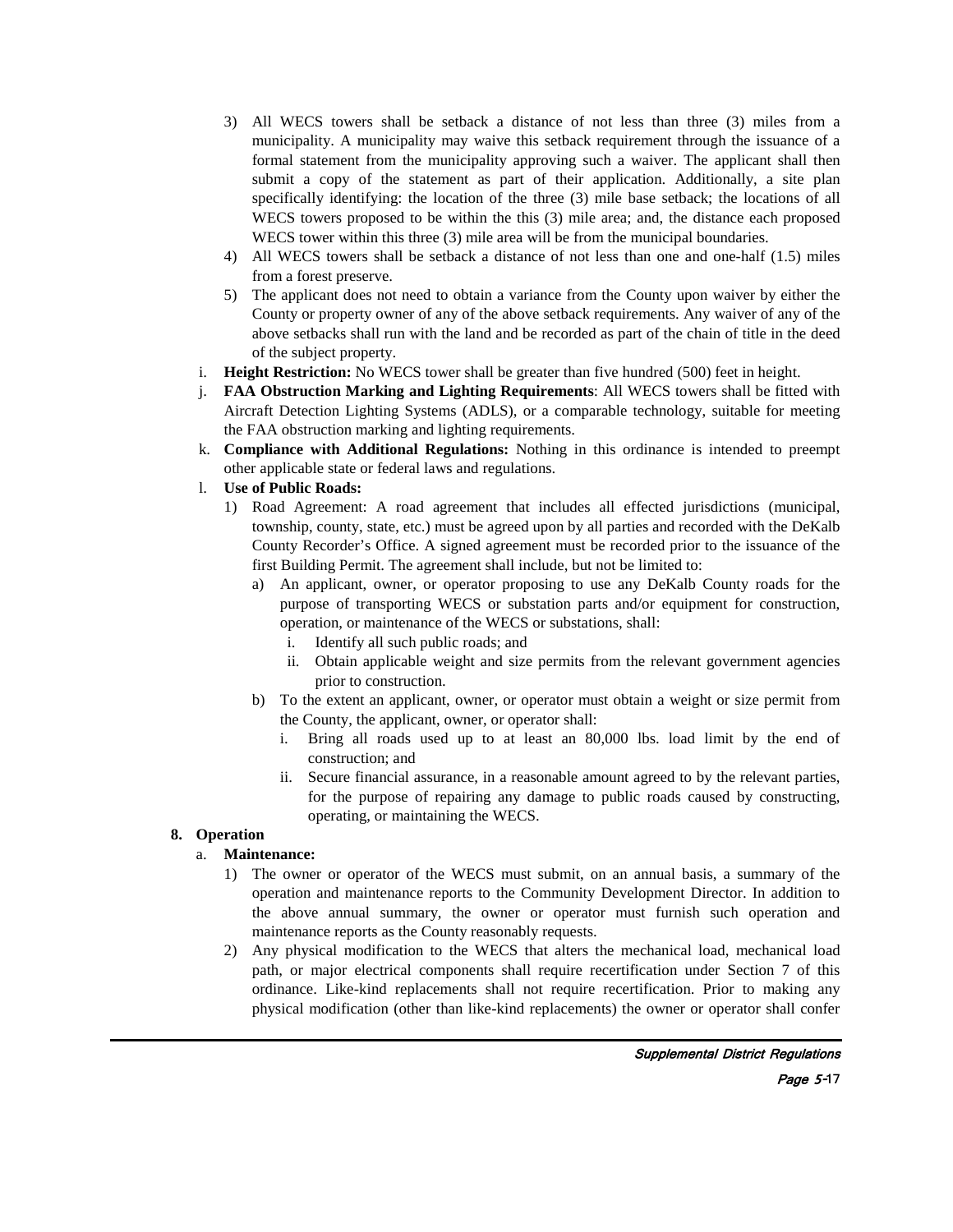with a third-party certifying entity identified in Section 7 to determine whether the physical modification requires recertification.

# b. **Interference:**

- 1) Prior to the construction of any wind turbines, the owner or operator shall conduct a study to establish the baseline status of all RF/EMF transmissions in the area of the turbines, with copies of the study to be supplied to the County.
- 2) The applicant shall provide the applicable microwave transmission providers and local emergency service providers (e.g.: 911 operators) copies of the project summary and site plan, as set forth in Section 6 of this ordinance. The applicant shall provide evidence that any potential interference has been resolved to the satisfaction of the providers.
- 3) If, after construction of the WECS, the County receives a written complaint related to the abovementioned interference, the County shall have the right to draw upon the Enforcement Fund to investigate and mitigate the complaint.
- c. **Flicker:** Zero flicker/shadow flicker shall occur beyond the property line of any participating property.

# d. **Coordination with Local Fire Departments:**

- 1) The applicant, owner, or operator shall submit to the local fire department(s) a copy of the project site plan.
- 2) Upon request by the fire department(s), the owner or operator shall cooperate with the fire department(s) to develop the fire department's emergency response plan.
- 3) Nothing in this section shall alleviate the need to comply with all other applicable fire laws and regulations.

# e. **Materials Handling, Storage, and Disposal:**

- 1) All solid wastes related to the construction, operation, and maintenance of the WECS shall be removed from the site promptly and disposed of in accordance with all federal, state, and local laws.
- 2) All hazardous materials related to the construction, operation, and maintenance of the WECS shall be handled, stored, transported, and disposed of in accordance with all federal, state, and local laws.

# **9. Sound Limits:**

# a. **Audible Sound Limits**

- 1) No WECS shall be located so as to cause an exceedance of the pre-construction/operation background sound levels by more than 5 dBa. The background sound levels shall be the  $L_{90A}$ sound descriptor measured during a pre-construction noise study during the quietest time of the evening or night. All data recording shall be a series of contiguous ten (10) minute measurements. Measurements shall cover a minimum of 30 minutes. The ten (10) minute period with the lowest  $L_{90A}$  levels shall be used for this test.  $L_{90A}$  results are valid only when  $L<sub>10A</sub>$  results are no more than 15 dBa above  $L<sub>90A</sub>$  for the same time period. Noise sensitive sites are to be selected based on predicted worst-case sound emissions (in  $L_{EQA}$  and  $L_{EQC}$ ) which are to be provided by developer.
- 2) Test sites are to be located along the property line(s) of the receiving non-participating property(s).
- 3) A 5dB penalty is applied for tones or when the sound emissions fluctuate in amplitude or frequency over time in reasonable synchronicity with the blade revolution.

# b. **Low Frequency Sound Limit**

1) The sound levels from the wind turbine at the receiving property shall not exceed the lower of either: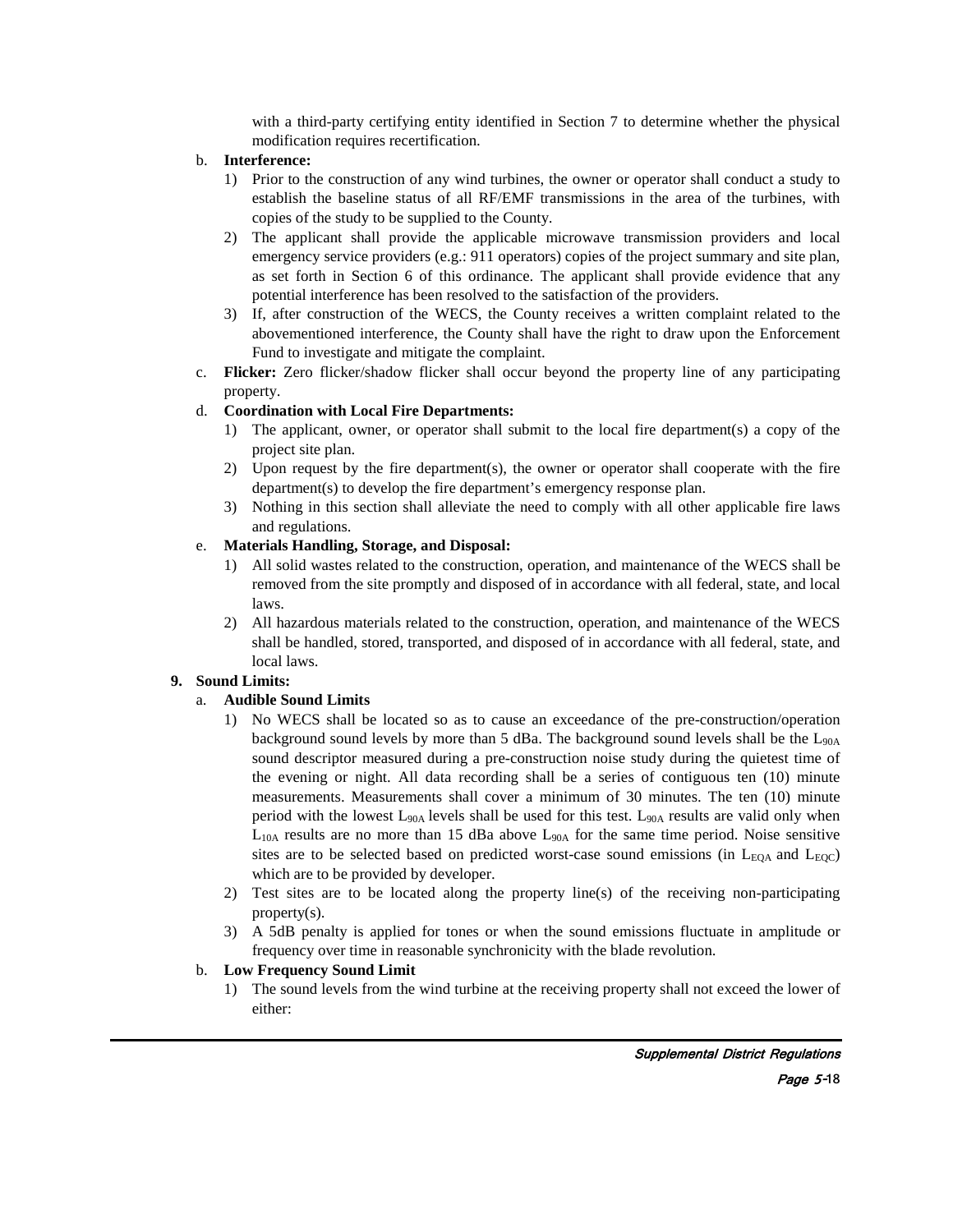- a)  $L_{EOA}$   $L_{90A}$  greater than 20 dB outside or inside any occupied structure, or
- b) A maximum not-to-exceed sound level of 50 dBC.
- 2) These limits shall be assessed using the same nighttime and wind/weather conditions required in Section 9.a.1.
- 3) Turbine operating sound immissions (dBA and dBC) shall represent worst case sound immissions for the stable nighttime conditions with low winds at ground level and winds sufficient for full operating capacity at the hub.

### c. **Requirements:**

- 1) All instruments must meet ANSI or IEC Type 1 Precision sound level meter performance specifications.
- 2) Procedures must meet ANSI S12.9, Part 3, ANSI S12.100 and other applicable ANSI standards.
- 3) Measurements must be made when ground level winds are 2m/s (4.5 mph) or less. Leaf rustle, insect, bird, and other sounds not properly considered as part of the steady background sound shall be excluded. Wind shear in the evening and night often result in low ground level wind speed and nominal operating speeds at wind turbine hub heights.
- 4) IEC 61400 procedures are not suitable for enforcement of these requirements. ANSI standards shall be followed for testing and modeling procedures.

### **10. Enforcement:**

# a. **Enforcement Fund**

- 1) The applicant shall provide proof that the necessary amount and form of financial security has been received by the County in the form of an escrow account that names DeKalb County as the Beneficiary.
- 2) The applicant shall also provide identification of and procedures for DeKalb County to access the financial security.
- 3) This security shall maintain an amount of at least \$10,000.
- 4) The County shall have access to the Enforcement Fund secured by the escrow account in a bank of the County's choosing if:
	- a) The DeKalb County Sheriff's Office accrues costs due to the acquisition of equipment and/or training necessary to verify that a WECS Tower is operating within the standards of this ordinance, or
	- b) DeKalb County, or any of its offices and officials, accrues costs in the investigation, prosecution, and/or enforcement of a violation of these standards.
- 5) Whenever this security is accessed by County, or its offices and officials, the owner/operator must recapitalize this security within three (3) months of the date it was accessed. Failure to recapitalize the security shall be considered a cessation of the operation.
- 6) The applicant and/or WECS owner shall grant perfected security in the escrow account by use of a control agreement establishing the County as an owner of record pursuant to the Secured Transit Article of the Uniform Commercial Code, 810 ILSS 9/101 et seq.
- 7) The escrow agent shall release the Enforcement Funds when the WECS owner or operator has demonstrated and DeKalb County concurs that decommissioning has been satisfactorily completed, or upon written approval of the County to implement the decommissioning plan.
- 8) Any interest accrued on the escrow account that is over and above \$10,000 shall go to the WECS owner.
- 9) The County shall be listed as a debtor but shall not be responsible for any claims against the WECS owner and/or operator.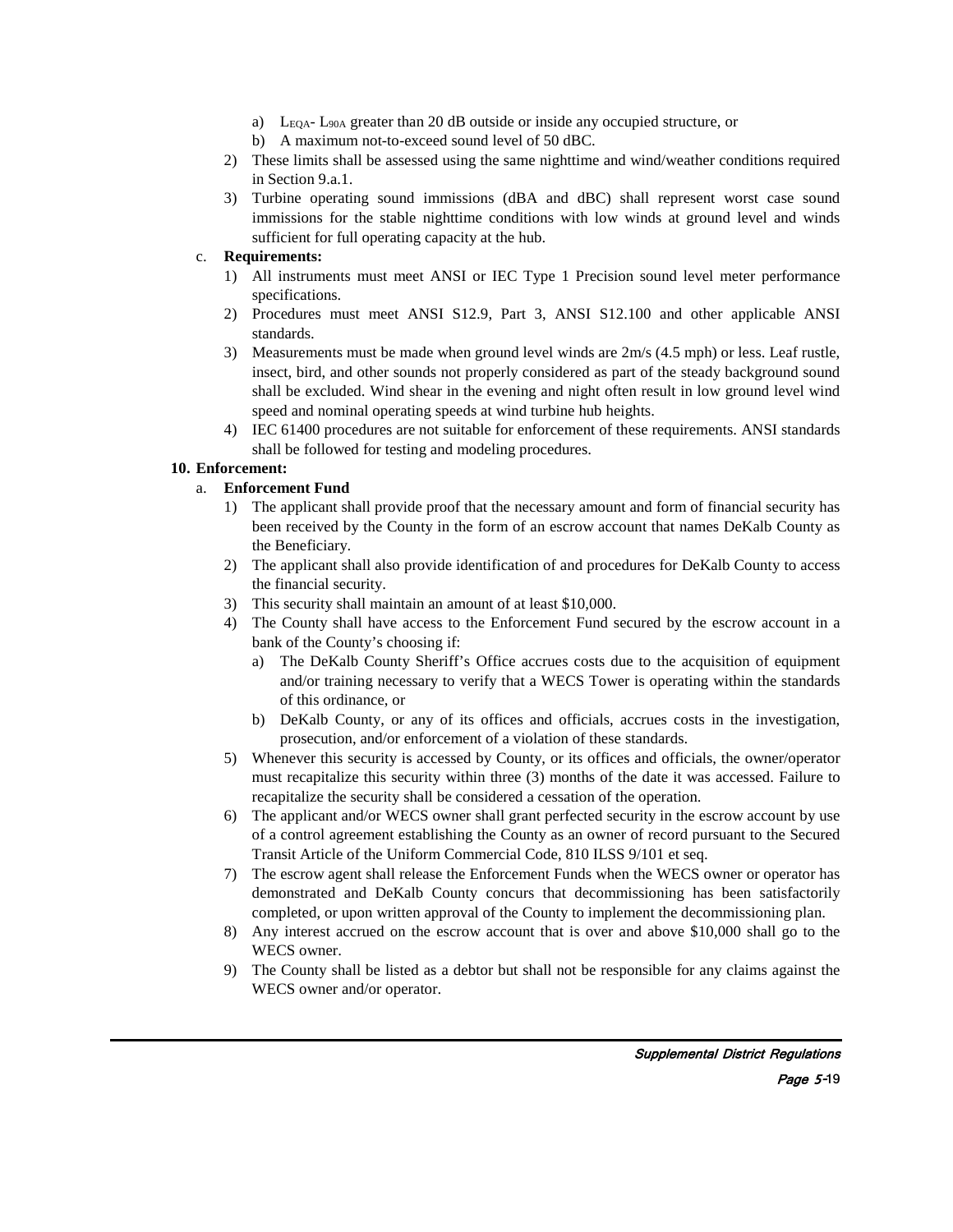- 10) Upon establishment of the Enforcement Fund, the DeKalb County Sheriff's Office shall acquire the necessary equipment and training to be able to verify whether a WECS tower is in violation of these operational standards. The costs accrued by the Sheriff's Office in acquiring this equipment and training shall be recovered from the Enforcement Fund.
	- a) No building permit shall be issued for a WECS tower approved by a Special Use until such time as the Sheriff's Office has established that they deputies trained and equipped to verify that the WECS towers are operating within the standards of this ordinance.
	- b) The Sheriff's Office may also draw upon the Enforcement Fund to recover the costs to replace damaged or outdated equipment, and for the continued training of officers.

# b. **Procedures:**

- 1) Complaints alleging that a WECS tower is operating in violation of the standards of this ordinance shall be forwarded to the DeKalb County Sheriff's Office.
- 2) The Sheriff's Office shall have access to the site of any WECS to investigate any reported violation(s) of the operational standards of this Section.
- 3) Upon report of an alleged violation, the DeKalb County Sheriff's Office shall investigate the complaint. If upon investigation, the Deputies find that the tower to be in apparent violation, a report containing the findings of the investigation shall be forwarded to the Community Development Department for the scheduling of a Code Violation Hearing.
	- a) The use of third –party consultants may be called upon in the determination of whether a particular tower is in violation. Any costs accrued through the use of said third-party consultant shall be recovered from the Enforcement Fund.
	- b) The Deputies will log the hours spent, fuel used, etc., which will then be used to determine the costs to investigate the complaint. Any costs accrued by the Sheriff's Office in the investigation, prosecution, and enforcement of the operational standards of this Section shall be recovered from the Enforcement Fund.
- 4) Code Hearing:
	- a) Upon receipt of the report from the DeKalb County Sheriff's Office, the Community Development Department shall schedule a Code Violation Hearing regarding the apparent violation(s).
	- b) Notice of the Code Violation Hearing shall be sent to the property owner, and the owners and operators of the WECS.
	- c) If the Code Violation Hearing Officer finds the WECS tower to be in violation of the operational standards of this ordinance:
		- i. The owner/operator of the WECS shall have fifteen (15) days to bring the WECS tower into compliance to the satisfaction of the County.
		- ii. A fine per violation per incident shall be assessed upon the property owner by the Code Violation Hearing Officer.
		- iii. The property owner shall also be liable for the Hearing Officer Fee.
	- d) If the tower has not been brought into compliance within fifteen (15) days of being found in violation, then the tower must be shut down until such time as the tower can be brought into compliance. A shut down tower is still subject to the requirements of the Decommissioning portion of this ordinance.
	- e) If the WECS tower continues to operate after the fifteen (15) day time period without having been brought into compliance, the sixteenth  $(16<sup>th</sup>)$  day shall constitute the beginning of an additional separate violation, and shall constitute a default under this ordinance.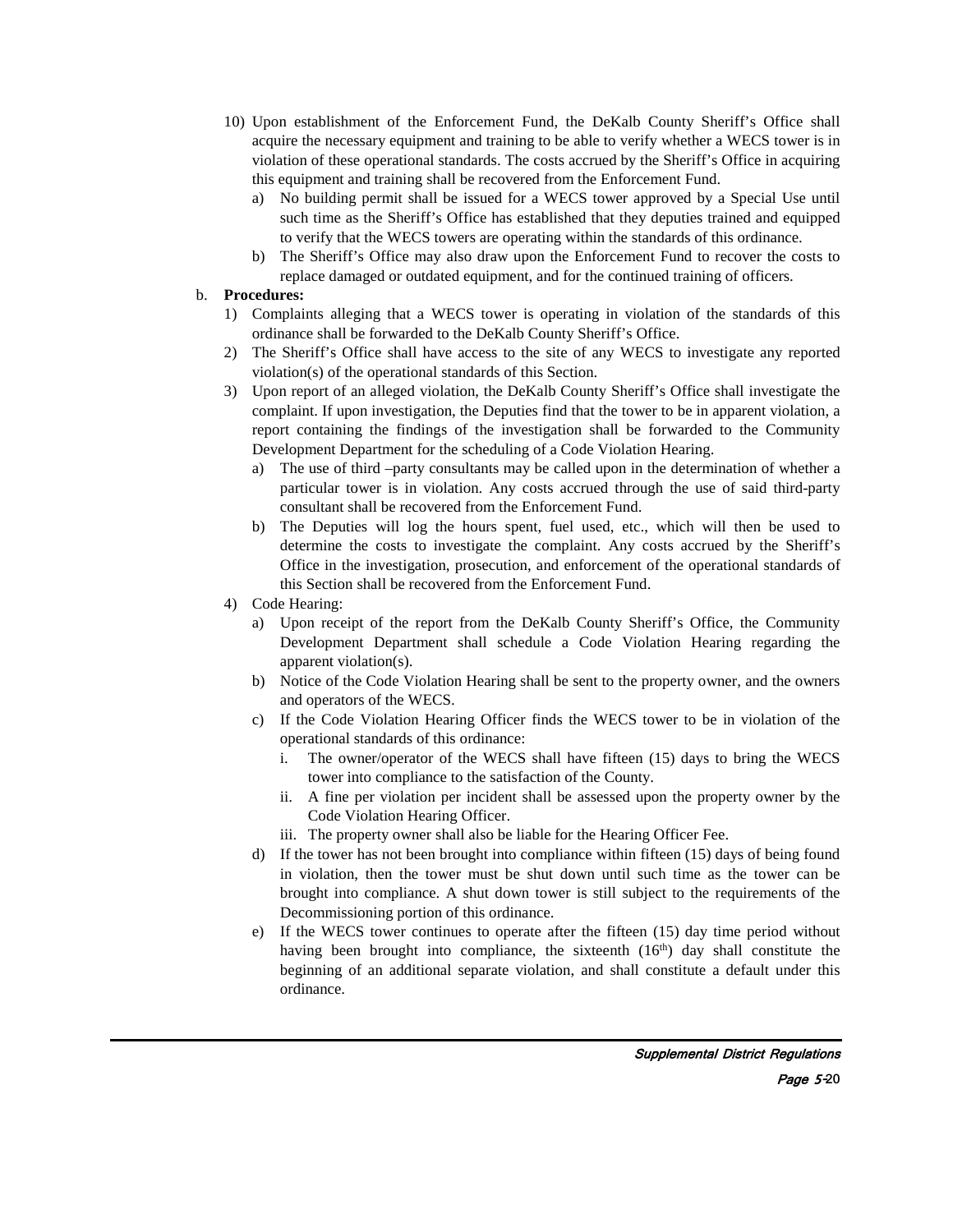- f) If a WECS tower has been shut down as a result of a finding of violation, and is subsequently restarted without first having been brought into compliance, this shall constitute the beginning of an additional separate violation, and shall constitute a default under this ordinance.
- **11. Birds:** A qualified professional, such as an ornithologist or wildlife biologist shall conduct an avian habitat study, as part of the Special Use Permit application approval process to determine if the installation of WECSs will have a substantial adverse impact on birds. The applicant must take reasonable action to mitigate such adverse impacts on habitat and migration.
	- a. All WECS towers must be setback at least one and one-half (1.5) miles from any identified eagles nest.
	- b. All WECS projects must be equipped with an Identiflight Aerial Detection System, or an equivalent system thereto.
- **12. Public Participation:** Nothing in the ordinance is meant to augment or diminish existing opportunities for public participation such as public hearings and open meetings.
- **13. Liability Insurance:** The owner or operator of the WECS shall maintain a current general liability policy covering bodily injury and property damage with limits of at least \$1,000,000 per occurrence and \$1,000,000 in the aggregate.
- **14. Decommissioning and Site Reclamation Plan Requirement:** At the time of the Special Use application, the County and the applicant, owner, and/or operator must formulate a decommissioning and site reclamation plan to ensure that the WECS project is properly decommissioned. The decommissioning and site reclamation plan shall be binding upon all successors of title to the land. A signed decommissioning and site reclamation plan must be submitted to the Community Development Director prior to the granting of the Special Use Permit.

The applicant or subsequent project operator shall ensure that the WECS facilities are properly decommissioned within 12 months of the end of the project life or the facility abandonment. The applicant or subsequent project operator's obligations shall include removal of all equipment and physical materials (concrete, rebar, etc., but excluding fill), negotiable by the landowner with a minimum equal to the amount set in the signed AIMA agreement, and the restoration of the area as near as practicable to the same condition prior to construction.

# a. **A decommissioning and site reclamation plan shall be prepared by an independent Illinois Certified Professional Engineer and shall include:**

- 1) Provisions describing the triggering events for decommissioning the WECS project;
- 2) A description of the methodology and cost to remove all above ground and below ground WECS facilities of the approved Special Use Permit;
- 3) Provisions for the removal of all above ground and below ground WECS facilities of the approved Special Use Permit;
- 4) Methodology and cost to restore all areas used for construction, operation, and access to a condition equivalent to the land prior to the WECS construction;
- 5) A work schedule and a permit list necessary to accomplish the required work;
- 6) Methodology to identify and manage any hazardous or special materials;
- 7) Proof that the necessary amount and form of financial security has been received by the County in the form of an escrow account that names DeKalb County as the Beneficiary. The amount of security shall be equal to the positive difference between the total cost of all decommissioning and restoration work and the net salvage value of all removed WECS equipment or materials, plus a twenty-percent contingency. To determine that amount, the WECS owner and the DeKalb County Board shall: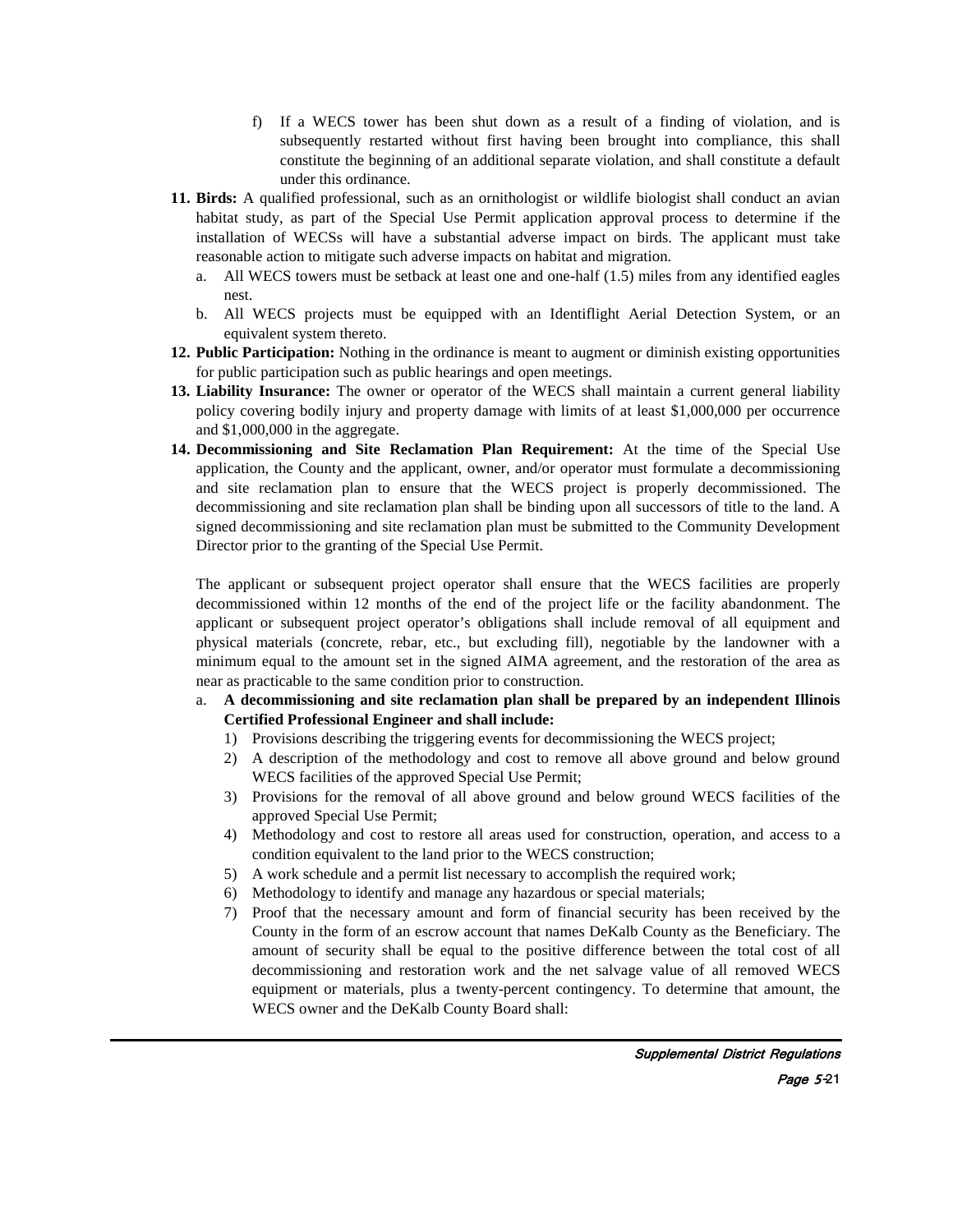- a) Obtain bid specifications provided by a professional structural engineer;
- b) Request estimates from construction/demolition companies capable of completing the decommissioning of the WECS project; the DeKalb County Engineer, and an independent engineer of the County's choosing, the Director of Community Development will review all estimates and make a recommendation to the DeKalb County Board for an acceptable estimate. DeKalb County reserves the right to pursue other estimates;
- c) Certification of the selected estimate by a professional structural engineer. All costs to secure the estimates will be funded by the WECS owner.
- 8) A provision that the terms of the decommissioning plan shall be binding upon the WECS owner or operator and any of their successors, assigns, or heirs;
- 9) Confirmation by affidavit that the obligation to decommission the WECS facilities is included in the lease agreement for every parcel included in the Special Use application. A list of all landowners should be kept current and affidavits shall be secured from future WECS owners and landowners stating their financial understanding;
- 10) A provision that allows the County to have legal right to transfer applicable WECS material to salvage firms;
- 11) Identification of and procedures for DeKalb County to access the financial assurances; and
- 12) A provision that DeKalb County shall have access to the site, pursuant to reasonable notice to affect or complete decommissioning. A portion of the escrow account will be required to be held for one year past the decommissioning to settle any potential disputes.

# b. **Provisions triggering the decommissioning of any portion of the WECS project due to abandonment:**

- 1) Inactive construction for twelve (12) consecutive months or if there is a delay in obtaining electrical certification for twelve (12) consecutive months, unless a signed document is provided by the utility company claiming responsibility for the delay.
- 2) If no electricity is generated by an individual turbine or the entire project for twelve (12) consecutive months after electricity is initially generated, unless proof is provided that new parts have been ordered and will be received within six (6) months. The DeKalb County Community Development Director or his/her designee shall have access to records in order to determine the electric generation of every turbine.
- 3) The company dissolves or chooses to walk away from the project.
- 4) The principal company dissolves or chooses to walk into disrepair, is in threat of collapsing or any other health and safety issue.
- c. **Provisions for the removal of structures, debris, and cabling; both above and below the soil surface:**
	- 1) Items required to be removed include, but are not limited to: turbines; transformers; foundation pads; electrical collection systems and transporters; underground cables; fencing; access roads and culverts. A landowner must sign an agreement if they wish for the access roads or culverts to remain.

# d. **Provisions for the restoration of soil and vegetation:**

- 1) All affected areas shall be inspected, thoroughly cleaned, and all construction related debris shall be removed.
- 2) Items required to be restored include but are not limited to: windbreaks; waterways; site grading; drainage tile systems; and, topsoil to former productive levels.
	- a) In work areas involving decommission from expansion of turbine crane pads, widening access roads, or any other work areas, the topsoil must be first removed, identified, and stored separate from other excavated material for later replacement as applicable.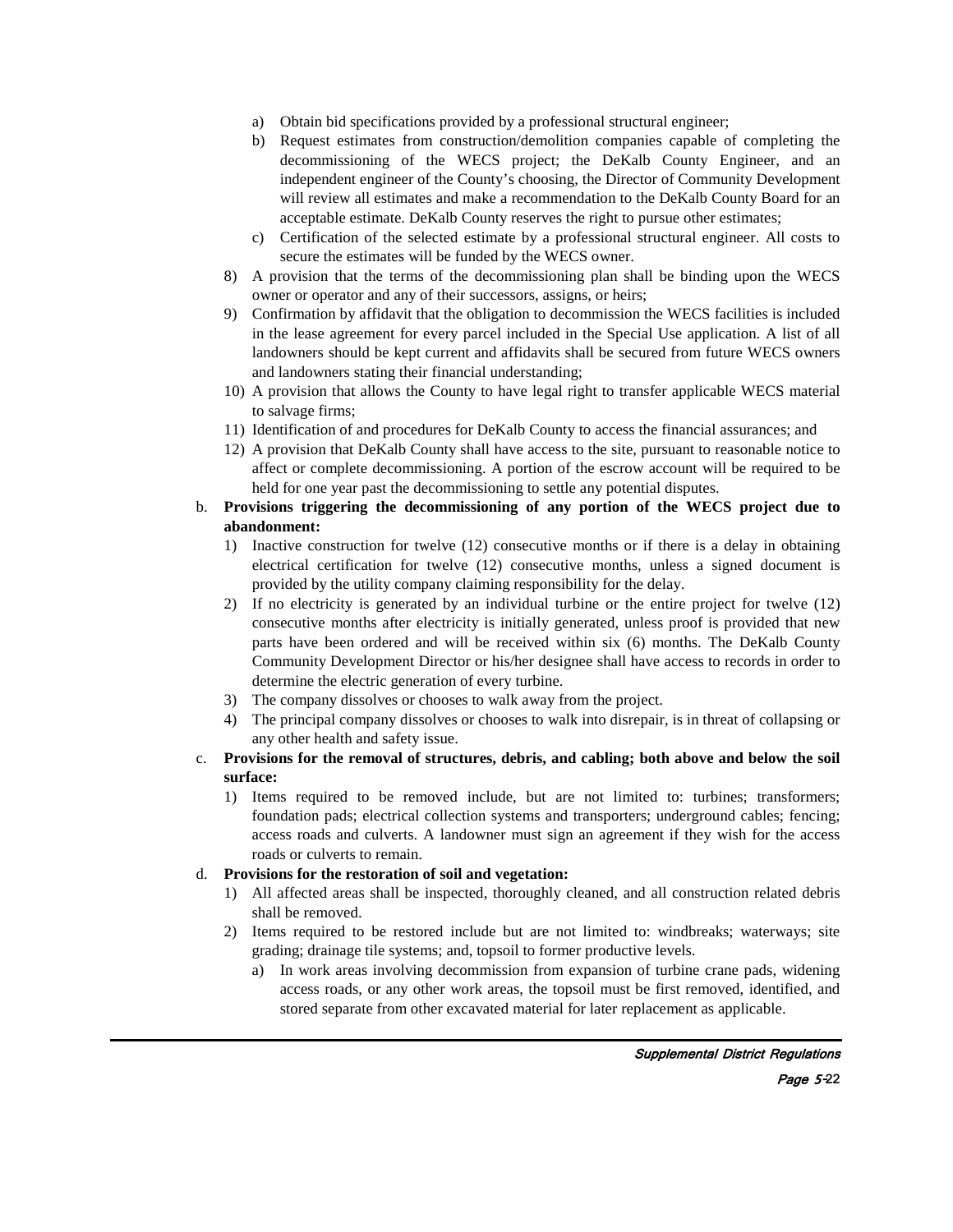- b) The below-surface excavation area shall be filled with clean sub-grade material of similar quality to that in the immediate surrounding area.
- c) All sub-grade material will be compacted to a density similar to surrounding grade material.
- d) All unexcavated areas compacted by equipment used in decommissioning shall be decompacted in a manner that adequately restores the topsoil and sub-grade material to the proper density consistent and comparable with the surrounding area.
- e) Where possible, the topsoil shall be replaced to its original depth and surface contours.
- f) Any topsoil deficiency and trench settling shall be mitigated with imported topsoil that is consistent with the quality of the effective site.
- 3) Disturbed areas hall be reseeded to promote re-vegetation of the area to a condition reasonably similar to the original condition. A reasonable amount of wear and tear is acceptable.
- 4) Restoration measurements shall include: leveling, terracing, mulching, and other necessary steps to prevent soil erosion; to ensure establishment of suitable grasses and forbs; and to control noxious weeds and pests.
- 5) Items required to be repaired after decommissioning include but are not limited to: roads; bridges; and culverts.
- 6) An independent drainage engineer shall be present to insure drainage tiles, waterways, culverts, etc. are repaired as work progresses.
- 7) A soil erosion control plan shall be approved by the County Engineer and the DeKalb County Soil and Water Conservation District.
- 8) All stormwater management, floodplain, and other surface water codes and ordinances shall be followed.

### e. **Estimating the Costs of Decommissioning:**

- 1) Costs shall include but not be limited to engineering fees, legal fees, accounting fees, insurance costs, decommissioning and site restoration.
- 2) When factoring the WECS salvage value into decommissioning costs, the authorized salvage value may be deducted from decommissioning costs if the following standards are met:
	- a) The net salvage value shall be based on the average salvage price of the past five (5) consecutive years, this includes any devaluation costs.
	- b) The maximum allowable credit for the salvage value of any WECS shall be no more than the estimated decommissioning costs of removal of the above ground portions of that individual WECS or up to seventy percent (70%) of the total estimated decommissioning costs, whichever is greater.
- 3) Adjustments to the financial assurance amount that reflect changes in the decommissioning costs and salvage values shall be resubmitted every five (5) years and shall be adjusted for inflation and other factors. The escrow account shall be adjusted accordingly within six (6) months of receiving the updated information as determined by an Illinois professional engineer. Failure to provide financial assurance as outlined herein shall be considered a cessation of operation.
- 4) When determining salvage values demolition costs, transportation costs, and road permits shall be a consideration.
- 5) If salvage value items are removed prior to decommissioning, then the escrow account must be credited.
- f. **Financial Assurance:**